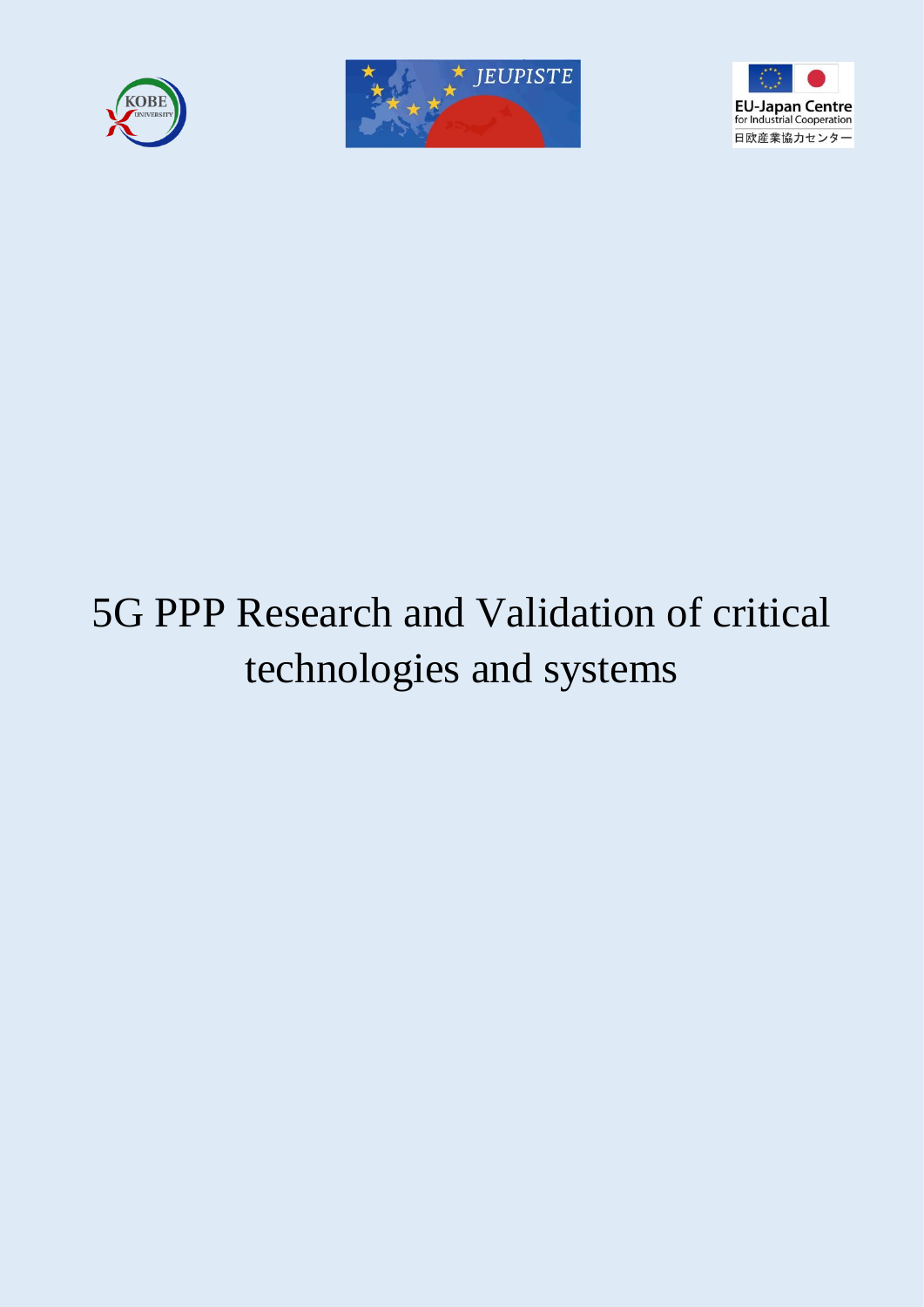





| 5G PPP Research and Validation of critical                                                                                                                                                                                                                     | 重要技術およびシステムの 5G PPP (ヨーロッ                                                                                                                                                                                                                    |
|----------------------------------------------------------------------------------------------------------------------------------------------------------------------------------------------------------------------------------------------------------------|----------------------------------------------------------------------------------------------------------------------------------------------------------------------------------------------------------------------------------------------|
| technologies and systems                                                                                                                                                                                                                                       | パの次世代通信産業発展のための戦略的な官<br>民協力体制)研究と検証                                                                                                                                                                                                          |
| Topic identifier : ICT-07-2017                                                                                                                                                                                                                                 | 公募番号識別子: ICT-07-2017                                                                                                                                                                                                                         |
| Publication date: 14 October 2015                                                                                                                                                                                                                              | 公表日時: 2015年10月14日                                                                                                                                                                                                                            |
| Types of action :<br>CSA Coordination and support action, RIA Research and<br>Innovation action                                                                                                                                                                | アクションタイプ:<br>CSA 協力およびサポートアクション、RIA 研究およびイ<br>ノベーションアクション                                                                                                                                                                                    |
| DeadlineModel: single-stage                                                                                                                                                                                                                                    | 締め切りモデル: 単一ステージ                                                                                                                                                                                                                              |
| Opening date: 10 May 2016                                                                                                                                                                                                                                      | 開始日時: 2016年5月10日                                                                                                                                                                                                                             |
| Deadline: 08 November 2016 17:00:00                                                                                                                                                                                                                            | 締め切り: 2016年11月8日、17:00                                                                                                                                                                                                                       |
| Time Zone : (Brussels time)                                                                                                                                                                                                                                    | タイムゾーン: (ブリュッセル時間)                                                                                                                                                                                                                           |
| <b>Topic Description</b>                                                                                                                                                                                                                                       | トピック説明                                                                                                                                                                                                                                       |
| <b>Specific Challenge:</b>                                                                                                                                                                                                                                     | 具体的課題:                                                                                                                                                                                                                                       |
| This challenge frames the 5G PPP initiative, whose phase 2 will<br>be implemented under this LEIT-ICT Work Programme.                                                                                                                                          | 本課題は 5G PPP (ヨーロッパの次世代通信産業発展のた<br>めの戦略的な官民協力体制)のイニシアチブを形成して<br>おり、その第二段階はこの LEIT-ICT (Leadership in<br>Enabling and Industrial Technologies - Information<br>and Communication Technology : 有効なリーダーシッ<br>プおよび産業技術·情報通信技術)研究プログラム下で<br>実行される。 |
| The challenge is to eliminate the current and anticipated<br>limitations of network infrastructures, by making them capable<br>of supporting a much wider array of requirement than is the<br>case today and with capability of flexibly adapting to different | 本課題は、異なる「ニッチ市場の」実行要求に対して柔<br>軟に適応させる能力をつかい、現在よりも広い必要条件<br>の配列をサポートする能力をつけることによって、現在<br>および今後予想されるネットワークインフラの制限を排                                                                                                                             |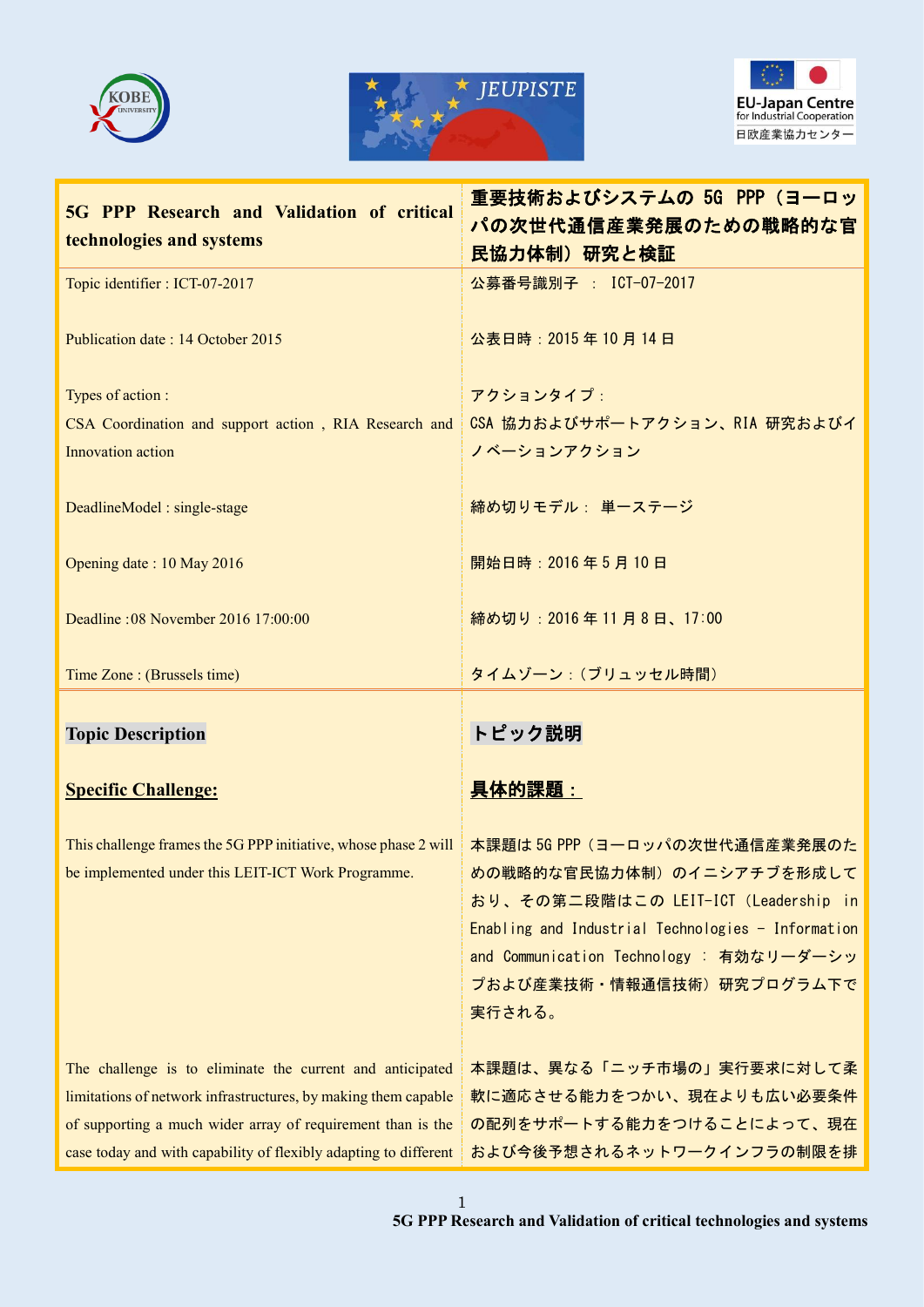





"vertical" application requirements.

The vision is that in ten years from now, telecom and IT will be integrated in a common very high capacity and flexible 5G ubiquitous infrastructure, with seamless integration of heterogeneous wired and wireless capabilities.

5G Networks have to cover a wide range of services from different use case and application areas/verticals, for increasingly capable user terminals, and for an extremely diverse set of connected machines and things;

to cope with an increasingly cloud-based service access (>90% of the internet traffic will go through data centres); to support a shift from the "Client-Server" model to "Anything" as a Service (XaaS), without needs of owning hardware, software or the cognitive objects themselves.

Network elements will become "computing equivalent" elements that gather programmable resources, interfaces and functions based on virtualisation technologies, to implement control functionalities ad-how as a function of the use case.

This challenge includes optimisation of cost functions (capex/opex) and of scarce resources (e.g. energy, spectrum), as well as migration towards new network architectures.

A particular issue is to leverage work and results of phase 1 (WP 2014-15)[1] and to accelerate on proof of concepts and demonstrators.

[1] This is not limited to results worked out under the H2020

除することである。

そのビジョンは、現在から 10 年以内に電気通信と IT が、 さまざまな有線および無線機能のシームレスな統合で、 高機能で柔軟な共通の 5G ユビキタスインフラに統合さ れることである。

5G ネットワークは、ますます高性能になるユーザー端末 や接続されている機械とモノの無限に多様な組み合わせ に対応できるよう、さまざまな使用ケースや適用領域/ ニッチ市場からの広範囲のサービスをカバーする必要が ある。

それは、ますます広がるクラウドベースのサービスアク セスにうまく対応するためであり(インターネット通信 量の 90%がデータセンター経由になる)、ハードウェア やソフトウェア、あるいは認知オブジェクト自体を所有 する必要なく、「クライアント・サーバ」モデルからサー ビスとしての「モノ」(XaaS)への転換をサポートするた めである。

ネットワーク要素は、ユースケースの関数として制御機 能を実現するために、プログラム可能なリソースやイン ターフェイス、仮想化技術に基づく機能を集める「コン ピューティングと同等」の要素になる。

この課題は、新しいネットワーク構成への移行と同様、 コスト関数(CAPEX/OPEX、設備投資/運用コスト)や希 少資源(例えばエネルギー、スペクトル)の最適化を含 む。

特殊な問題としては、フェイズ 1(WP2014-2015)[1]の作 業と結果を活用すること、そして概念や実験者の証明の 上に加速することがあげられる。

[1] これは、Horizon2020 のコンテクストのもと実行さ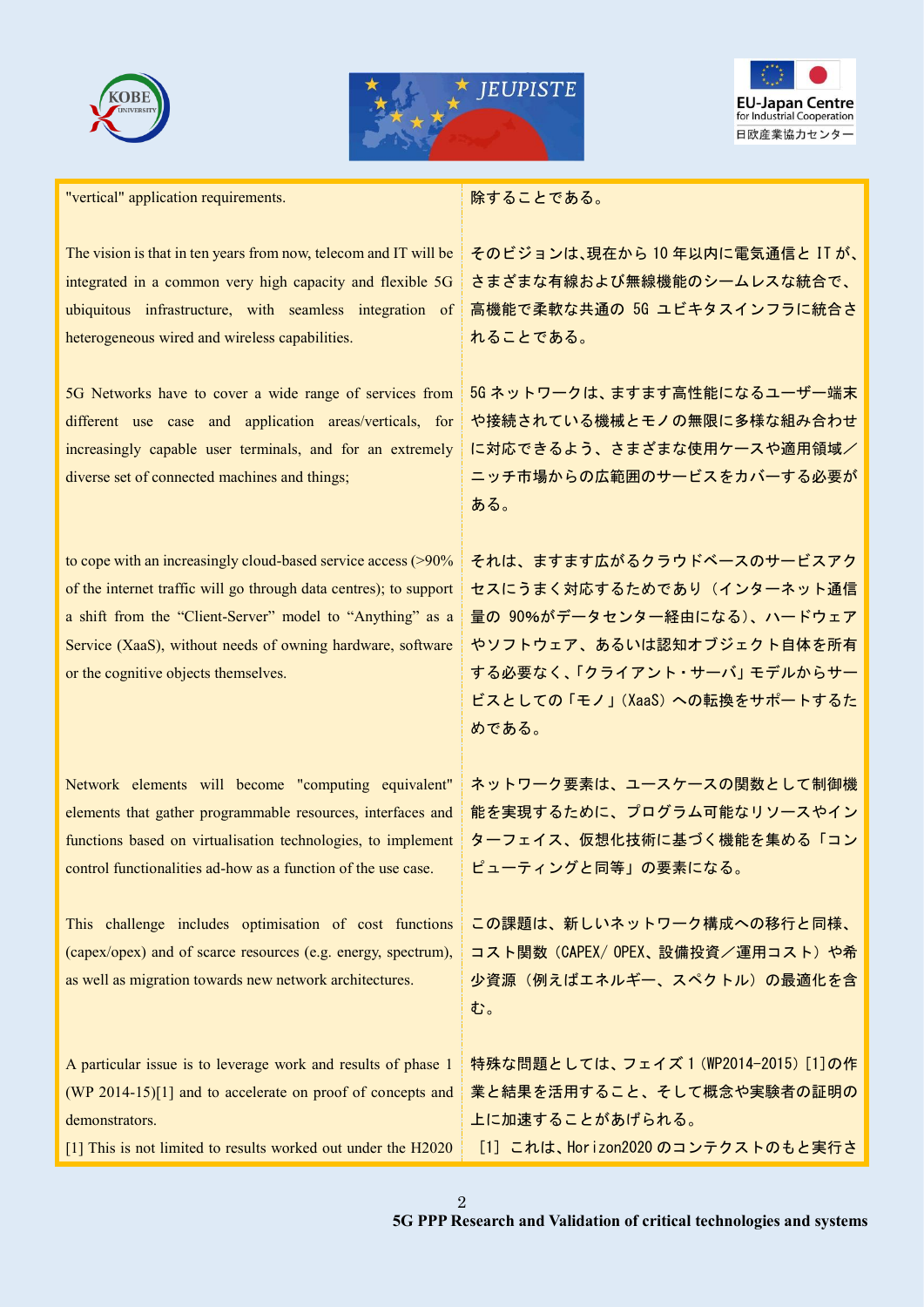





context, but may include results from other R&I initiatives, e.g. in Member States.

Where technological maturity permits, validation of research results, of the most demanding KPI's and of the most promising 5G technology options will be supported by experimental testing conducted in the context of use case in active cooperation with the various potential "vertical" sectors driving the innovative requirements.

This validation activity is also expected to be boldly leveraged in the context of the important standardisation (3G PP) and spectrum (WRC 19) milestones that will appear over this WP implementation period.

#### **Scope:**

**a. Research and Innovation Actions** covers three strands that complement each other. Proposal may address parts of a strand or parts that cut across several strands.

**Strand 1** covers wireless access and radio network architecture/technologies:

・Novel air interface technologies

- i) supporting efficiently a heterogeneous set of requirements from low rate sensors including mission critical M2M communications to very high rate HD/3D TV and immersive services;
- ii) supporting local and wide area systems, heterogeneous multi-layer deployments, assuring uniform performance

れた結果に限定されるものではなく、他の研究イノベー ションの取り組み、例えばメンバー国におけるもの、か ら生まれた結果が含まれうる。

技術的成熟が可能な場合、最も要求の厳しい KPI(重要業 績評価指標)や最も有望な 5G 技術のオプションにおける 研究結果の評価は、革新的な要件を動かす潜在的な数々 の「専門市場」部門と連携したユースケースのコンテク ストで実行された実験的テストによってサポートされ る。

この検証活動は、重要な規格化 (3G PP) やこの WP 実行 期間にわたって現れるスペクトル(WRC19)マイルストー ンのコンテクストの中で大胆に活用されることも期待さ れている。

## 範囲

a. 研究およびイノベーションアクションは相互補完し あう 3 つの要素をカバーしている。申請は、ある要素の 部分部分もしくはいくつかの要素を横断する部分に取り 組むことができる。

第 1 要素はワイヤレスアクセスと無線ネットワーク構成 /技術をカバーする:

・新奇なエアーインターフェイス技術は、

- i) ミッションクリティカルな M2M コミュニケーション を含む低レートセンサーから非常に高レートの HD/ 3D の TV や没入型サービスまで、さまざまな要件のセ ットを効果的にサポートする。
- ii) 例えば 3D や大規模な MIMO ビーム形成を含む高度な マルチアンテナのトランシーバー技術などを通じた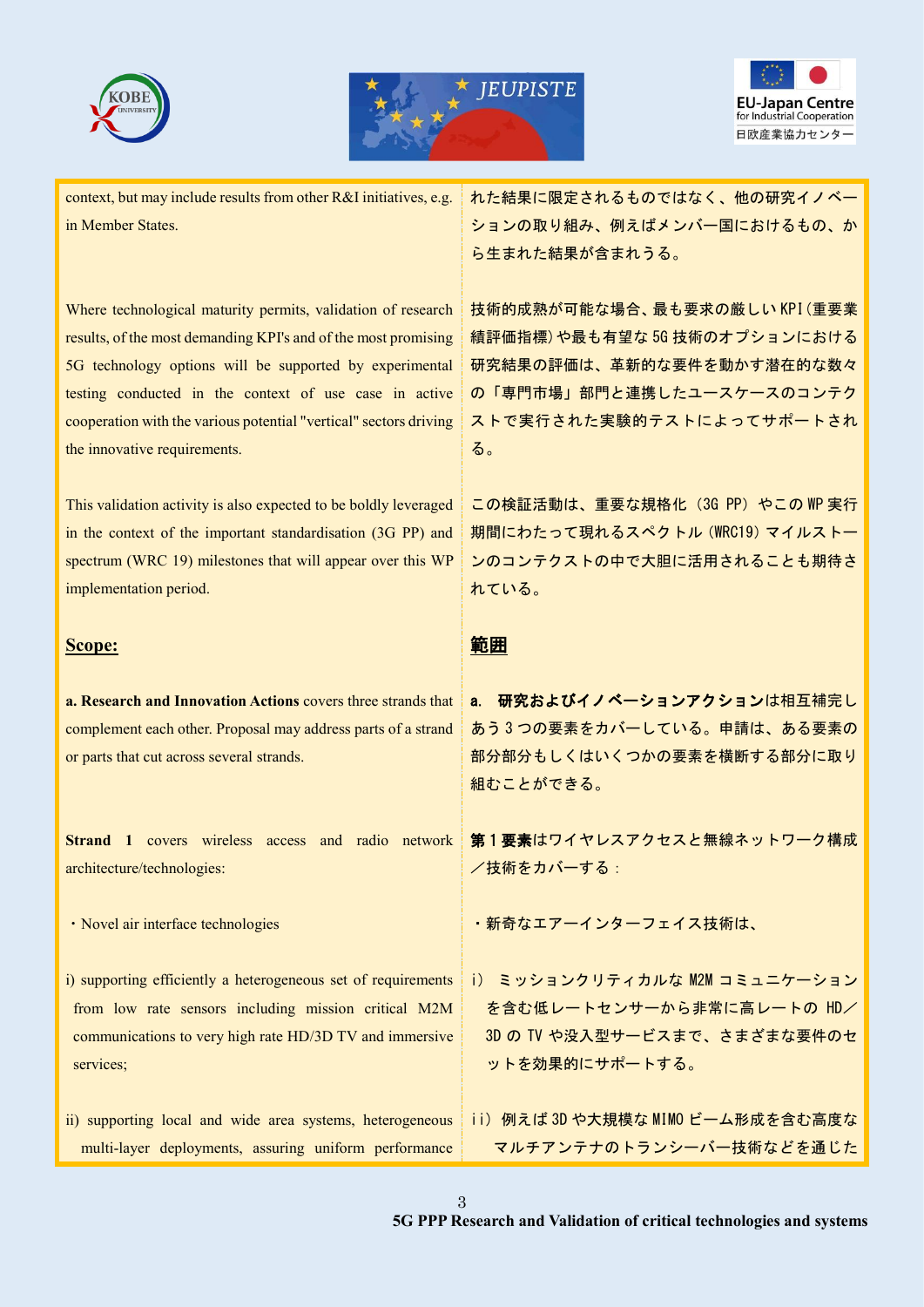





coverage, capacity, e.g. through advanced Multi Antenna Transceiver Techniques, including 3D and massive MIMO beam-forming;

- iii) enabling usage of frequency bands above 6GHz, for ultrahigh speed access, backhaul and fronthaul, based on fully characterised channel models.
- ・Hardware architectures technologies and building blocks for 5G low cost low-within relevant spectrum range;
- ・ (Radio) Network functional architectures and interfaces leading to a stable vision / reference architecture for 5G in support of the standardisation work expected to culminate under the 2017-2020 period.

It provides a platform for technical coordination with other 5G initiatives.

This architecture efficiently supports different deployment topologies ranging from fully distributed to fully centralised, with reduced management complexity and minimised signalling overhead.

It also covers technologies like WiFi. It supports the "5G services and verticals" framework embracing the machinetype of communication services, the Internet of Things.

It covers solutions that unify connection, security, mobility, multicast/broadcast and routing/forwarding management capable of instantiating any type of virtual network architecture;

ローカルで広範囲のシステム、ヘテロジニアスマルチ レイヤーの配置をサポートすること、および均一なパ フォーマンスのカバー範囲や能力を保証する。

iii) 十分に特徴を持ったチャンネルモデルをもとにし た超高速アクセス、バックホールやフロントホールのた めに、6 ギガヘルツ以上の周波数帯域の使用を可能にす る。

- ・5G の、低コストで適切なスペクトル範囲内のためのハ ードウェア構成技術と構成要素。
- ・2017-2020 期間内に最高点到達が期待される規格化作 業のサポートにおける 5G の安定したビジョン/参照 アーキテクチャに先立つ(無線)ネットワーク関数構 成およびインターフェイス。

これは他の 5G の取り組みとの技術的調整のプラット フォームを提供する。

このアーキテクチャは、管理の複雑さを取り除き、シ グナリングオーバーヘッドを最小化しつつ、完全分散 型から完全集中型に至るまでのさまざまな展開形態 を効率よくサポートする。

それは、WiFi のような技術もカバーする。それはマシ ンタイプのコミュニケーションサービスやモノのイ ンターネットを包含する「5G サービスおよび専門市場 の」フレームワークをサポートする。

それは、あらゆるタイプの仮想ネットワークアーキテ クチャのインスタンスを生成できる接続やセキュリ ティ、モビリティ、マルチキャスト/ブロードキャス トおよびルーティング/フォワーディング管理を統 一するソリューションをカバーする。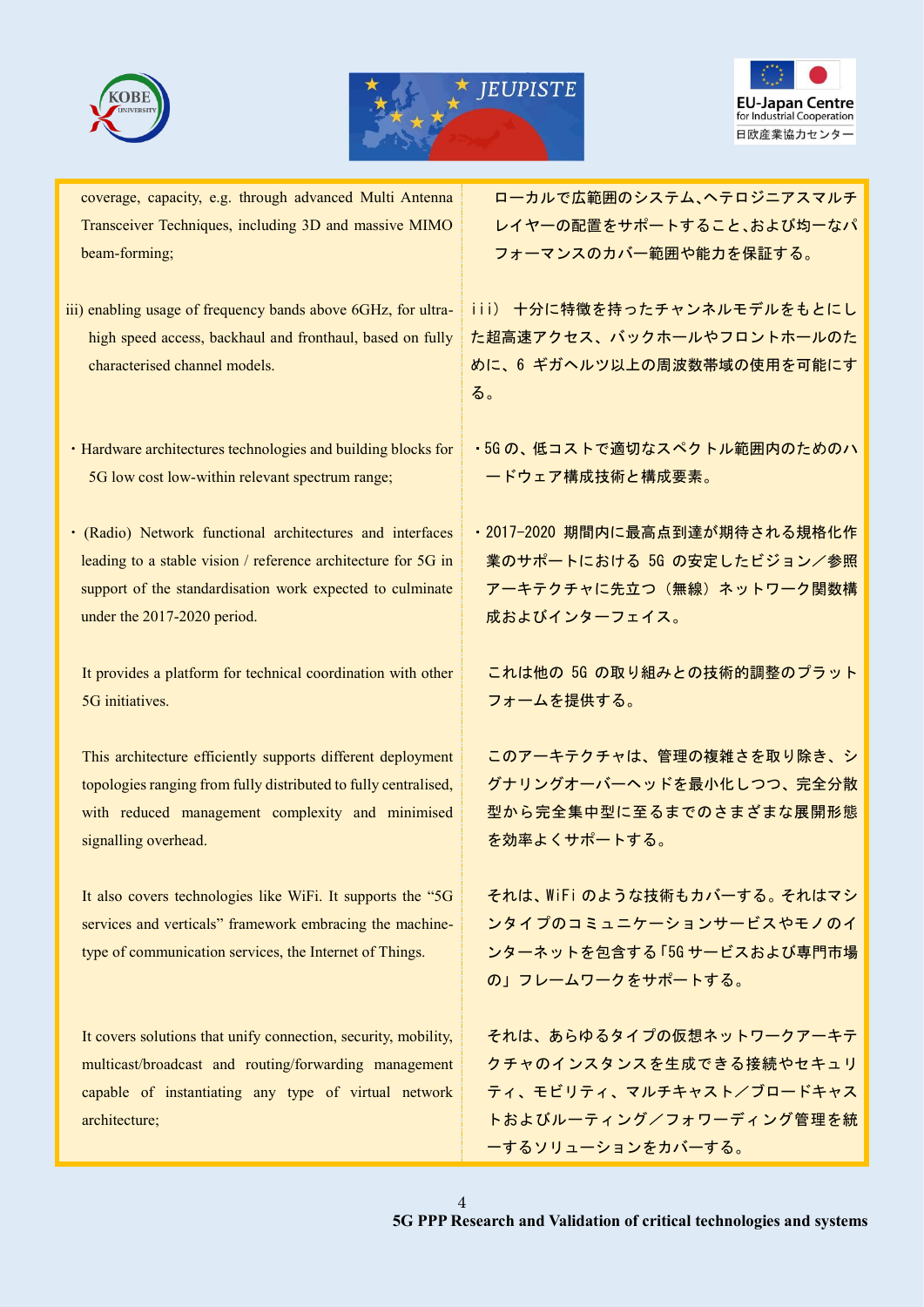





- ・Co-operative operation of heterogeneous access networks integrating virtual radio functions into service delivery networks, including broadcast/multicast technologies (terrestrial and satellite based) and supporting Software Defined Networking (SDN) and virtualisation techniques of RAN functions, providing the environment for multi-base station attachment;
- ・Support of numerous devices with different capabilities, with unified connectivity management capabilities, in terms of security, mobility and routing.
	- It includes cloud and edge computing for low latency requirements and carrier grade communications for Machine Type Communications (MTC) with resource-constrained sensor and actuator nodes with multi-year battery life operation;
- Coordination and optimization of user access to heterogeneous radio accesses including ultra-dense networks, supported by intelligent radio resource management framework.
- This covers the joint management of the resources in the wireless access and the backhaul/fronthaul as well as their integration with optical or legacy copper networks;
- ・Multi-tenancy for Radio Access Network (RAN) sharing, covering ultra-dense network deployments with the ability to allocate traffic to shared MNOs infrastructure while satisfying their SLAs.

・仮想無線機能をサービスデリバリーネットワークに統 合し、(地上波および衛星ベースの)ブロードキャスト /マルチキャスト技術を含み、ソフトウェア定義ネッ トワーキング(SDN)と RAN 機能の仮想化技術をサポー トし、多基地局を結びつける環境を提供するようなさ まざまなアクセスネットワークの協調操作。

・セキュリティ、モビリティ、ルーティングの面で、統 一した接続管理機能をもつ異なる特性を持った数多く のデバイスのサポート。

それは、低レイテンシ要件のためのクラウドコンピュ ーティングやエッジコンピューティングおよび、複数 年のバッテリ寿命操作のついたリソース制約付きセ ンサーやアクチュエーターノードをもつマシンタイ プコミュニケーション(MTC)のためのキャリアグレー ドコミュニケーションを含む。

・インテリジェントな無線リソース管理フレームワーク がサポートする超高密度ネットワークを含むさまざま な無線アクセスへのユーザーアクセスの調整と最適 化。

これは、光ネットワークまたはレガシーLAN の銅線ネ ットワークとの統合だけでなく、ワイヤレスアクセス およびバックホール/フロントホールにおけるリソー スの共同管理をカバーしている。

· SLA (サービス品質保証) を満たしつつ、共有 MNO (移 動体通信事業者)のインフラへのトラフィックを配分 する能力を持つ超高密度ネットワークのデプロイを共 有し、カバーする無線アクセスネットワークのための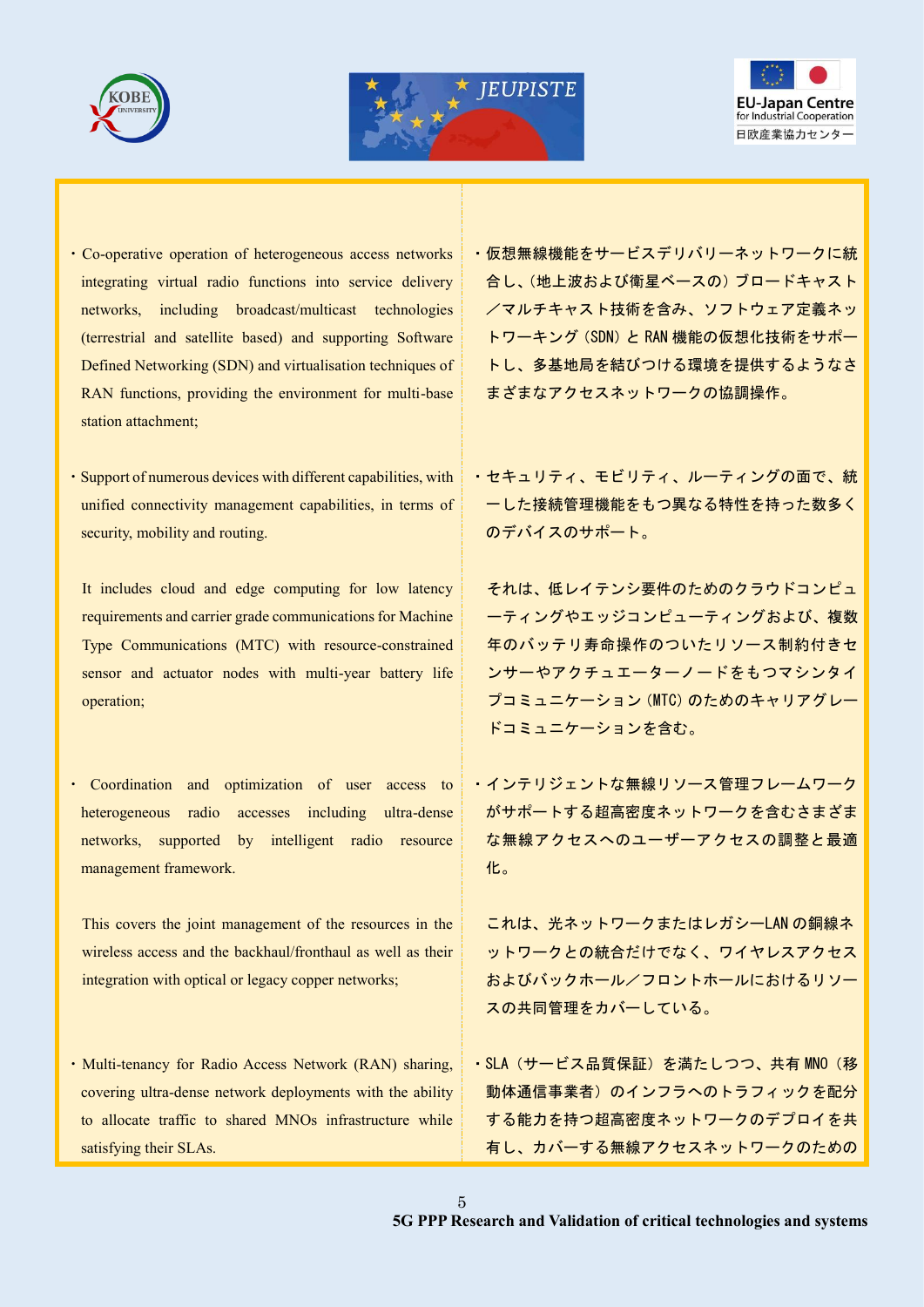





Load and deployment are key aspects.

Impacts in other segments of the network (e.g., backhaul), is taken into account for joint management;

・ Integration of Satellite Networks to support ubiquitous coverage, resilience, specific markets, and where appropriate further complement terrestrial technologies (e.g. in traffic off loading, backhaul, or content delivery).

#### **Strand 2:** High capacity elastic-optical networks

The objective is to support very high traffic and capacity increase originating from an (5G) heterogeneous access networks with matching capabilities from the core and metro environments, at ever increasing speeds and in more flexible and adaptive form.

It covers new spectrally efficient, adaptive transmission, networking, control and management approaches to increase network capacity by a factor of >100 while at the same time providing high service granularity, guarantees for end-to-end optimization and QoS - reducing power consumption, footprint and cost per bit and maintaining reach.

The integration of such new optical transport and transmission designs with novel network control and management paradigms (e.g., SDN) are expected to enable programmability.

Disruptive approaches for a massive capacity scaling may impact network infrastructure, and system architectures which マルチテナント。

読み込みとデプロイが重要な点である。

ネットワーク(例えばバックホール)の他の部分におけ る影響は共同管理のために考慮される。

・ユビキタスカバレッジ、回復力、特定の市場、適切な 場において(例えば、トラフィックオフロード、バッ クホール、またはコンテンツ配信における)さらに補 完的な地上波技術をサポートするための衛星ネットワ ークの統合。

第 2 要素:大容量エラスティック光ネットワーク

常に加速するスピードとより柔軟性をもって順応できる 形で、コア環境と都市環境からの能力を合わせつつ、(5G) 異種アクセスネットワークから発信している非常に高い トラフィックと、発信容量の増加をサポートすることが 目的である。

それは、ビット当たりと維持リーチ当たりの消費電力と 実装面積およびコストを軽減し、エンドツーエンドの最 適化と QoS のための高度なサービスの細かさと保証を同 時に提供しつつ、100 倍ネットワーク容量を増加させる ために、新しいスペクトル効率の高い、適応性のある送 信、ネットワーキング、制御および管理アプローチをカ バーしている。

新たなネットワーク制御や管理パラダイムと、こうした 新たな光輸送や光伝送設計の統合は(例えば SDN)、プロ グラム化を可能にすることを期待されている。

大容量スケーリングのための破壊的なアプローチは、ネ ットワークインフラや、統合と移行の側面について評価

6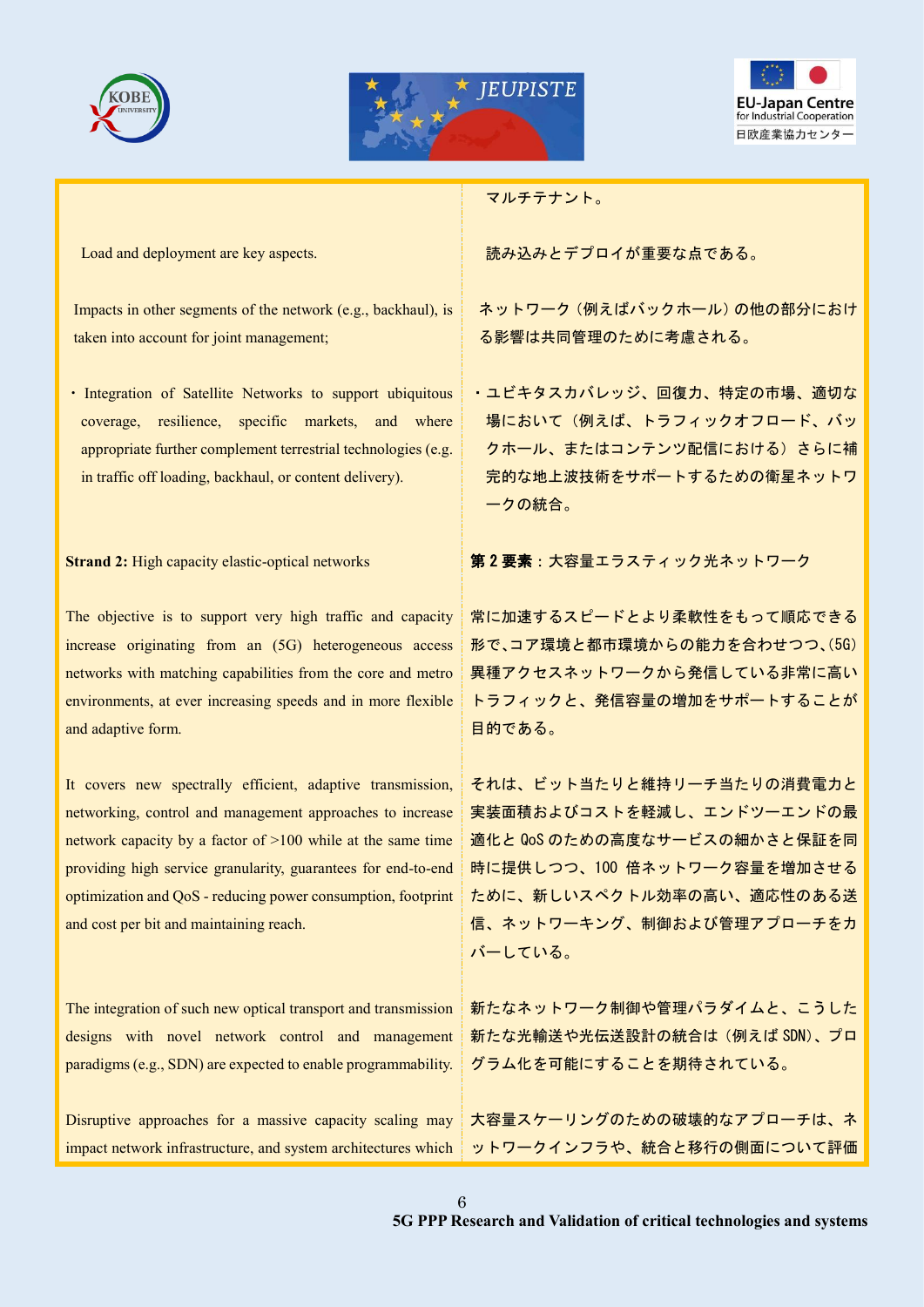





need to be assessed for integration and migration aspects. **Strand 3** covers the "Software Network", including work on: ・Software network architecture to support an access agnostic converged core network and control framework enabling next generation services (including services for vertical sectors) and integrating next generation access and devices. The architecture leverages the SDN/NFV paradigm and is able to integrate/manage next generation transport and optical technologies, both for backhaul and fronthaul, to flexibly meet increasing system capacity requirements; ・A unified management of connectivity, with end to end security mobility and routing (including multicast/broadcast) beyond current concepts (e.g. tunnelling) for flexible introduction of new services. This aims at a unified physical infrastructure and includes corresponding abstractions – (virtual) resources, functions, hardware etc. – for control and orchestration. Solutions to provision SDN networks across administrative boundaries (e.g. multiple operators, customer networks, datacentres) and interoperability issues between multiple SDN control domains are in scope; ・Solutions (e.g API's and corresponding abstractions) that allow re-location or anycast search of services and their の必要のあるシステムアーキテクチャに影響を与えう る。 第 3 要素は「ソフトウェアネットワーク」をカバーし、 以下の取り組みを含む。 ・(専門市場部門へのサービスを含む)次世代サービスを 可能にし、次世代アクセスとデバイスを統合し、アク セスにとらわれない収束コアネットワークと制御フレ ームワークをサポートするソフトウェアネットワーク アーキテクチャ。 そのソフトウェアネットワークアーキテクチャは、SDN/ NFV パラダイムに影響を与える。そして増大するシステ ム容量の要件を柔軟に処理するために、バックホールと フロントホール両方に次世代輸送および光学技術を統合 管理することができる。 ・新たなサービスを柔軟に導入するための、現在の概念 (トンネリングなど)を超えた、エンドツーエンドの セキュリティ可動性とルーティング(マルチキャスト /ブロードキャストを含む)をもった接続の一元管理。 これは、統一された物理インフラを目的としており、制 御とオーケストレーションのための、対応する抽象概 念――(仮想)リソース、機能、ハードウェアなど―― を含む。 管理境界(複数のオペレータ、顧客ネットワーク、デー タセンターなど)をまたいだ SDN ネットワークを供給 するソリューション、および複数の SDN 制御ドメイン 間の相互運用性の問題が想定されている。 ・コンテクストの関数として、サービスやそのコンポー ネントの再配置あるいはエニーキャスト検索を可能に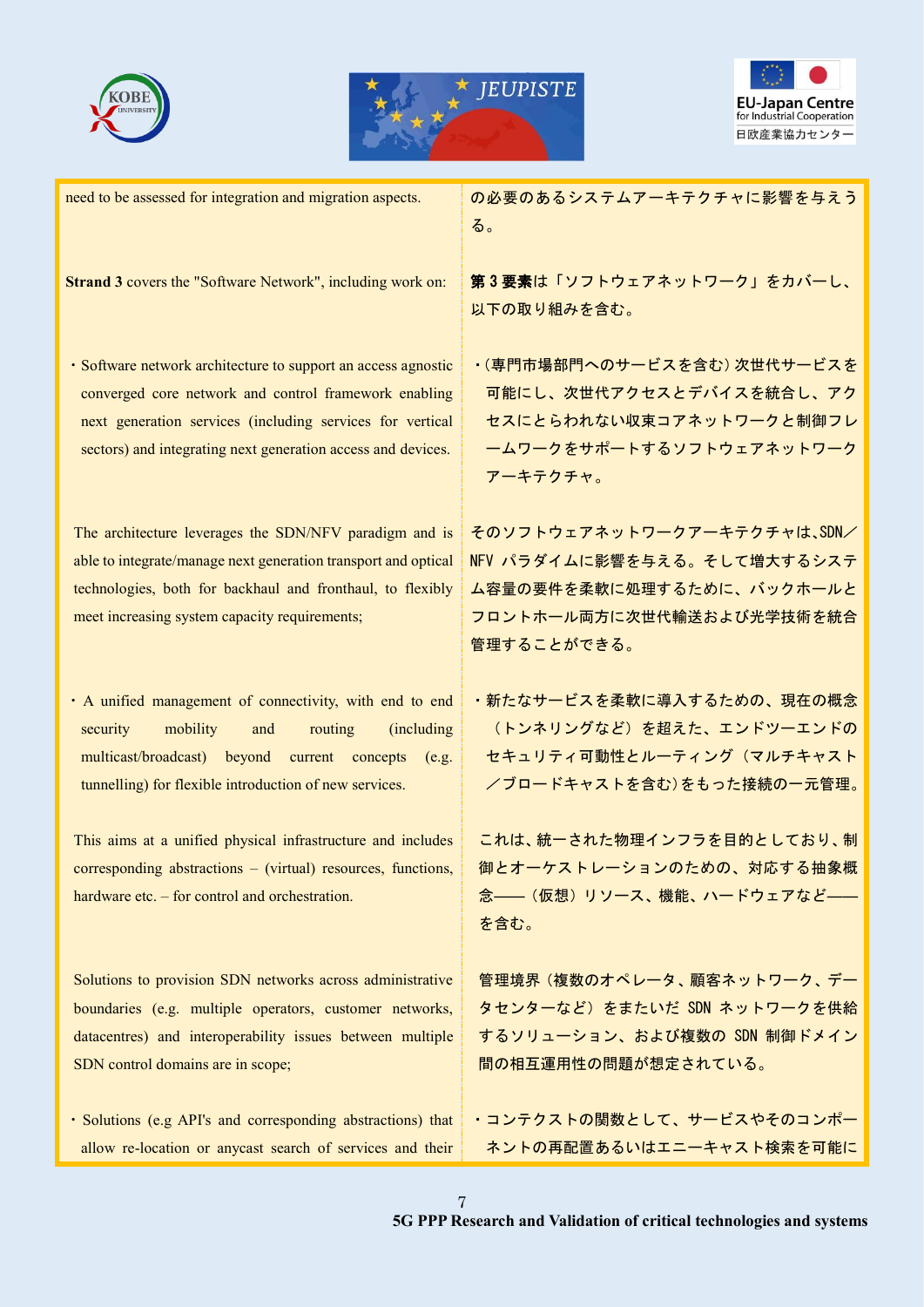





components, as a function of the context.

This includes problems involved in portability of virtual network functions and naming of deployed functions and services.

It supports co-existence of multiple network domains and easy migration;

・Scalability and efficiency related to increasing deployment of software-based network equipment and functions as well as corresponding more diverse services and usages.

These include ease of deployment of multitenant networks, cost and energy efficiency, "five 9" reliability, flexibility and perceived "zero latency" where relevant;

・Realisation of the "plug and play vision" for computing, storage and network resources through appropriate abstraction, interfaces, and layering.

It covers the full network infrastructure from core network to heterogeneous access, also with integration of the 5G architecture with legacy infrastructure.

The target is for a Network Operating System (NOS) with hardware and user interfaces to manage and orchestrate unified access to computing, storage, memory and networking resources.

The approach towards a NOS may also be considered in the

するソリューション(API と、それに対応する抽象概 念)。

これは、仮想ネットワーク機能の携帯性および、展開機 能とサービスの命名にかかわる問題を含んでいる。

これは、複数のネットワークドメインと簡単な移行の 共存をサポートしている。

・より多様なサービスや用途に対応するだけでなく、ソ フトウェアベースのネットワーク機器や機能のますま す増大する展開に関連するスケーラビリティと効率。

これらは、マルチテナント・ネットワークやコストとエ ネルギー効率、ほぼ 100%に近い信頼性、柔軟性および 該当する場合には検知された「ゼロレイテンシー」が容 易に展開できることを含んでいる。

・適切な抽象化、インターフェイス、および階層化を介 したコンピューティング、ストレージ、ネットワーク リソースのための「プラグアンドプレイビジョン」の 実現。

それは、レガシーインフラと 5G アーキテクチャの統合 も含め、コアネットワークから異種アクセスまでの全 ネットワークインフラをカバーしている。

それは、コンピューティング、ストレージ、メモリ、お よびネットワークリソースへの統合アクセスを管理し 調整するためのハードウェアとユーザインタフェース を備えたネットワークオペレーティングシステム (NOS)をターゲットとしている。

NOS に向けたアプローチは、複数の異種のヨーロッパの

8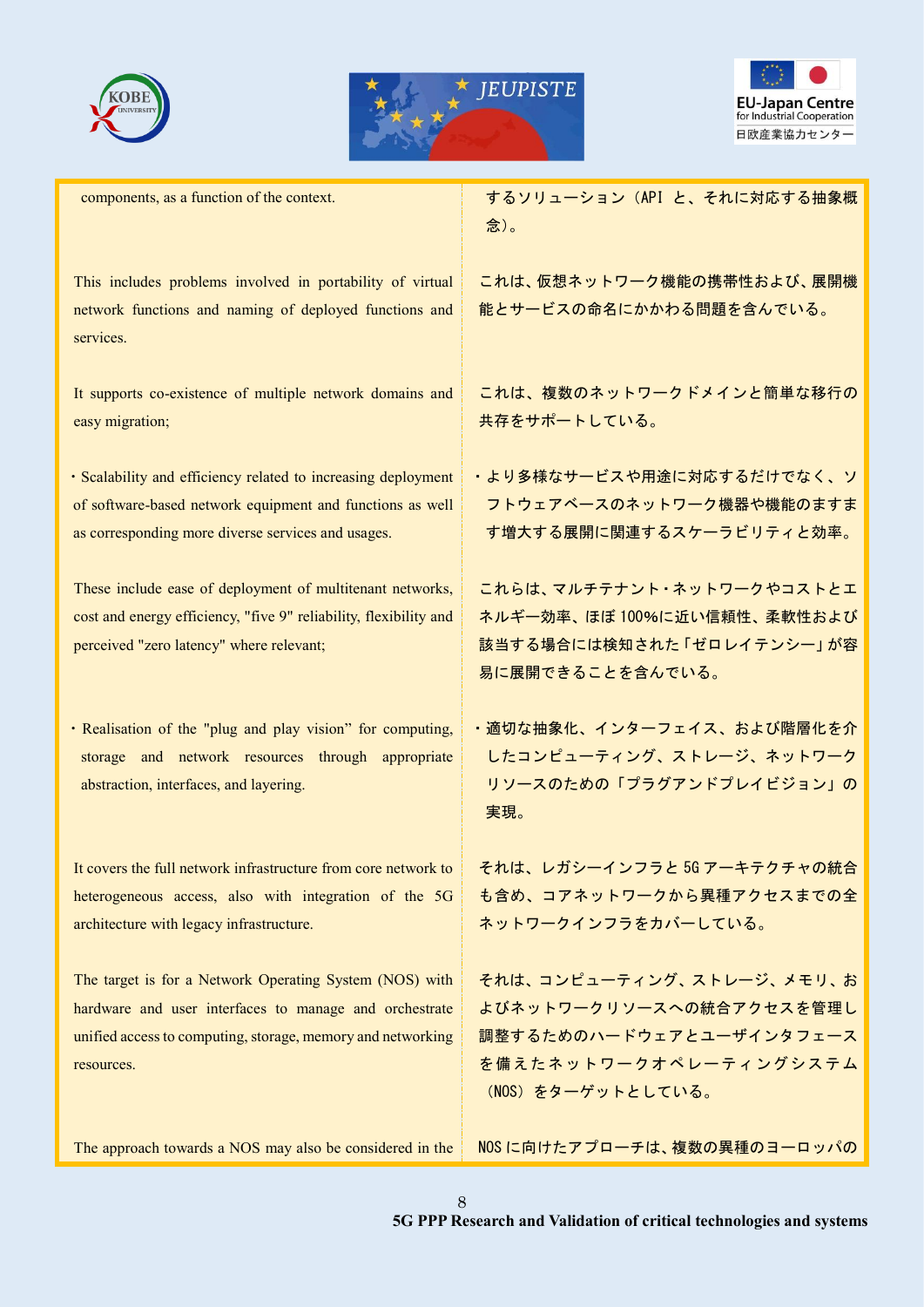





context of experimental facilities, in view of integrating multiple heterogeneous European experimental facilities.

The goal is to allow proper testing and comparison of the different 5G technological components.

OSS solutions are preferred;

・ Management and security for virtualised networks and services to support service deployment decisions related with location and lifecycle management of network functions, and flexible configuration of network nodes.

Network analytics tools, knowledge reasoning and cognition, may be extended towards network operations to cope with complex, heterogeneous, and dynamic networks featuring large numbers of nodes, and to correlate all monitoring sources in order to create a real-time supervision of Quality of Service and Quality of Experience.

Management of security (privacy where appropriate) across multiple virtualised domains is a key aspect to be cobered by this call.

For the 3 strands above, projects will be implemented as a programme and be expected to actively contribute key horizontal results to the integration process led by the programme level CSA.

Therefore all grants awarded under this topic will be complementary to each other and to the grant agreement(s) under the topic ICT-08-2017 a).

The respective options of Article 2, Article 31.6 and Article モデルグラント協定第 2 条、第 31 条 6 項および第 41 条

実験施設を統合する観点から、実験施設のコンテクス トで考えられもするだろう。

その到達目標は、異なる 5G 技術コンポーネントの適切 なテストおよび比較を可能にすることである。

OSS ソリューションが好ましい。

ネットワーク機能のロケーションとライフサイクルの 管理、そしてネットワーク・ノードの柔軟な構成に関す るサービス展開の意思決定をサポートする、仮想化さ れたネットワークとサービスのための管理およびセキ ュリティ。

多数のノードを備えた、複雑で異種のダイナミックな ネットワークに対応し、サービス品質と経験品質のリ アルタイム管理を生み出すべくあらゆる監視ソースを 相関させるために、ネットワーク分析ツールや知識推 論と認知は、ネットワークの運用に向けて拡張されう る。

複数の仮想ドメインにわたるセキュリティ管理(適切 な場におけるプライバシー)はこの公募によってカバ ーされる重要な点です。

上記の 3 要素のために、諸プロジェクトが 1 つのプログ ラムとして実行され、プログラムレベルの CSA が率いる 統合プロセスに、重要な一般的な結果を積極的に与える ことが期待される。

したがって、このトピック下で付与されるすべての補助 金は、各補助金およびトピック番号 ICT-08-2017a の補助 金協定とも相補的なものある。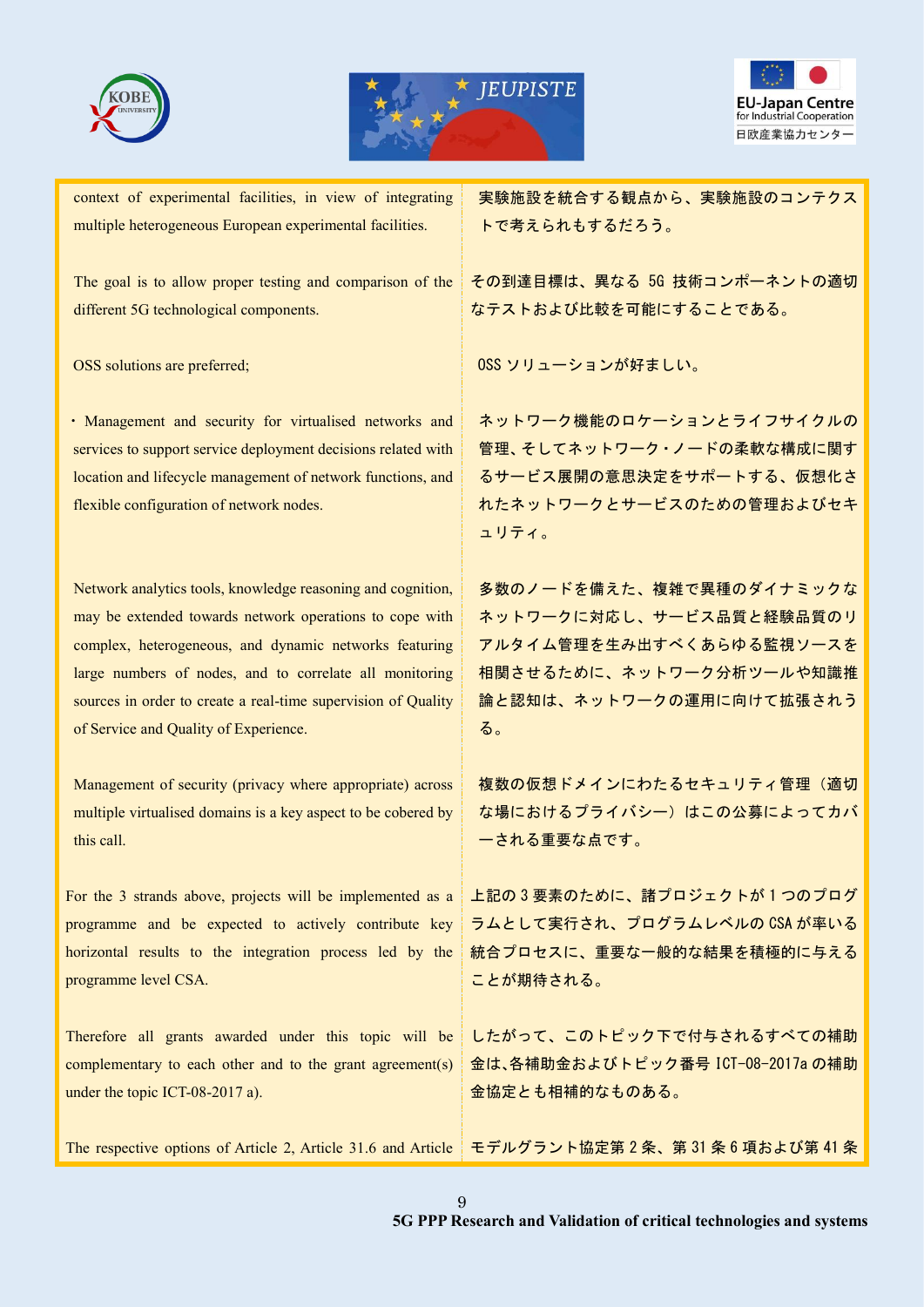





| 41.4 of the Model Grant Agreement will be applied [2].                                                                                                                                                  | 4項のそれぞれのオプションが適用される[2]。                                                                             |
|---------------------------------------------------------------------------------------------------------------------------------------------------------------------------------------------------------|-----------------------------------------------------------------------------------------------------|
| $[2]$                                                                                                                                                                                                   | $[2]$                                                                                               |
| http://ec.europa.eu/research/participants/data/ref/h2020/grants                                                                                                                                         | http://ec.europa.eu/research/participants/data/ref                                                  |
| manual/amga/h2020-amga_en.pdf                                                                                                                                                                           | /h2020/grants_manual/amga/h2020-amga_en.pdf                                                         |
| International cooperation with clear EU industrial benefits may<br>be considered, preferably with nations having launched<br>strategic 5G initiatives (e.g. China, Japan, South Korea,<br>Taiwan, USA). | EU の明確な産業利益との国際協力が、戦略的 5G イニシ<br>アチブ(中国、日本、韓国、台湾、米国など)を開始し<br>ている国々との間に優先的に考えられるだろう。                |
| The Commission considers that proposals requesting a                                                                                                                                                    | 欧州委員会は、5百万ユーロから8百万ユーロのEU資金                                                                          |
| contribution from the EU of between EUR 5 and 8 million                                                                                                                                                 | を要求する申請は、この領域に適切に充てられると想定                                                                           |
| would allow this area to be addressed appropriately.                                                                                                                                                    | している。                                                                                               |
| Nonetheless, this does not preclude submission and selection                                                                                                                                            | それにもかかわらず、これは、より高い金額を正当化す                                                                           |
| of proposals requesting other amounts, in particular for                                                                                                                                                | る使用事例に関連して、特に重要な実験/デモンストレ                                                                           |
| proposals targeting significant experiment/demonstrations                                                                                                                                               | ーション活動をターゲットにした申請書に対して、ほか                                                                           |
| activities in relation to well identified use cases justifying                                                                                                                                          | の金額を要求する申請の提出および選択を排除するもの                                                                           |
| higher amounts.                                                                                                                                                                                         | ではない。                                                                                               |
| <b>b. Coordination and Support Actions</b>                                                                                                                                                              | b. 協力およびサポートアクション                                                                                   |
| 5G PPP projects will be implemented as a programme through                                                                                                                                              | 5G PPP プロジェクトは、相補的な補助金の使用を通じた                                                                       |
| the use of complementary grants and the respective options of $\frac{1}{3}$                                                                                                                             | プログラムとして実行され、モデルグラント協定の第2                                                                           |
| Article 2, Article 31.6 and Article 41.4 of the Model Grant                                                                                                                                             | 条、第31条6項および第41条4項の各オプションが適                                                                          |
| Agreement [2] will be applied.                                                                                                                                                                          | 用される。                                                                                               |
| This calls for activities to ensure a sound programmatic view<br>of the implemented 5G Research and Innovation Actions (RIA)<br>and Innovation Actions (IA) results.                                    | これは、実施された 5G 研究およびイノベーションアク<br>ション (RIA) とイノベーションアクション (IA) の結果<br>の、プログラムに従った健全な展望を保証する活動に訴<br>える。 |
| The proposed support actions shall liaise with the 5G RIA and                                                                                                                                           | 申請書のサポートアクションは、以下のことを含む活動                                                                           |
| IA actions to exploit synergies in the implementation of the                                                                                                                                            | の実施における相乗効果を開発するために、5G RIA およ                                                                       |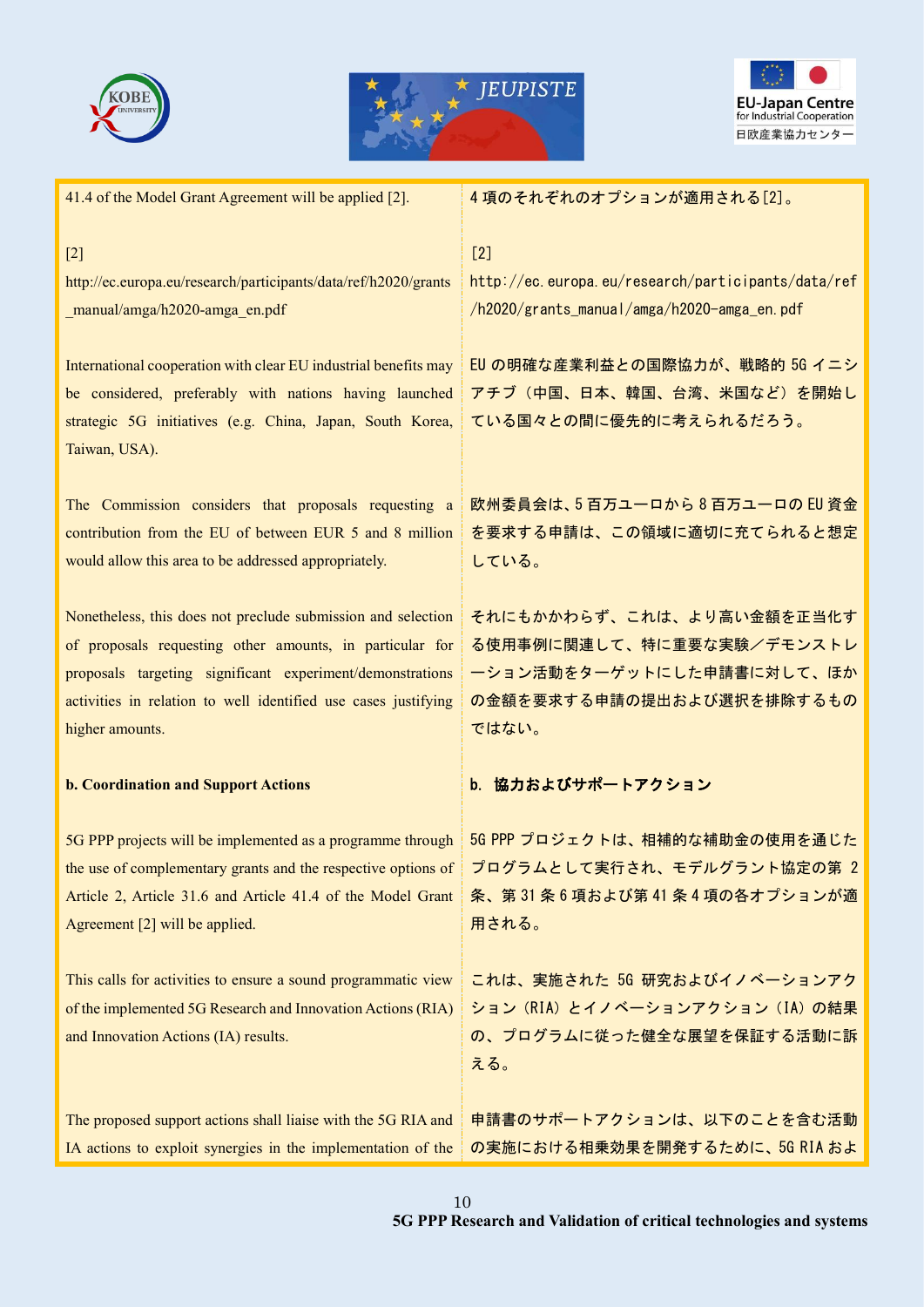





activities that include:

・ Programme level integration through management and orchestration of 5G PPP project cooperation for horizontal issues of common interests (security, energy efficiency, spectrum, standardisation, societal impact of 5G…) in support of the commitments of the 5G PPP contractual arrangement and mapping the strategic programme of the 5G industrial Association;

・ Portfolio analysis, coverage, mapping and gap analysis, roadmaps for key PPP technologies and for experimental requirements and facilities, also taking into account national developments;

・Proactive support to the emergence of a 5G PPP "5G vision", to key international co-operation activities.

A clear proactive strategy is expected to channel relevant 5G PPP project outcomes towards key SDO's like 3G PP (standardisation work expected to start in 2016) and to valorise relevant spectrum work in the context of future WRC's;

・Organisation of stakeholder events, including reaching out to users and key verticals;

・Monitoring of the openness, fairness and transparency of the PPP process, including sector commitments and leveraging factor;

・Maintenance of the "5G web site".

び IA アクションと連携しなければならない。

・5G PPP 契約上の取決め委任および 5G 産業協会の戦略 的プログラムのマッピングを支える共通利益の一般的 問題(セキュリティ、エネルギー効率、スペクトル、規 格化、5G の社会的インパクト)に向けた 5G PPP プロ ジェクト協力の管理とオーケストレーションを通じた プログラムレベルの統合

・国の発展も考慮した、重要な PPP テクノロジーや実験 的な要件・設備のためのポートフォリオ分析、カバレッ ジ、マッピング、ギャップ分析、ロードマップ。

・主要な国際協力活動および 5G PPP「5G ビジョン」の出 現への積極的なサポート。

明確で積極的な戦略は、3G PP(2016 年開始予定の規格 化作業)のような重要な SDO(太陽観測衛星)へ、関連す る 5G PPP プロジェクトの成果を伝えることと、将来の WRC(世界無線通信会議)の文脈において関連するスペク トル作業を評価することを期待されている。

・ユーザーや重要な専門市場に手を差し伸べることを含 むステークホルダーイベントの組織。

・セクターコミットメントおよび活用要因を含む PPP プ ロセスの開放性、公平性と透明性のモニタリング。

・「5G ウェブサイト」のメンテナンス

The Commission considers that proposals requesting a contribution from the EU up to EUR 3 million would allow this EU から 300 万ユーロまでの助成を要請している申請は、 この領域に適切に充てられるだろうと欧州委員会は想定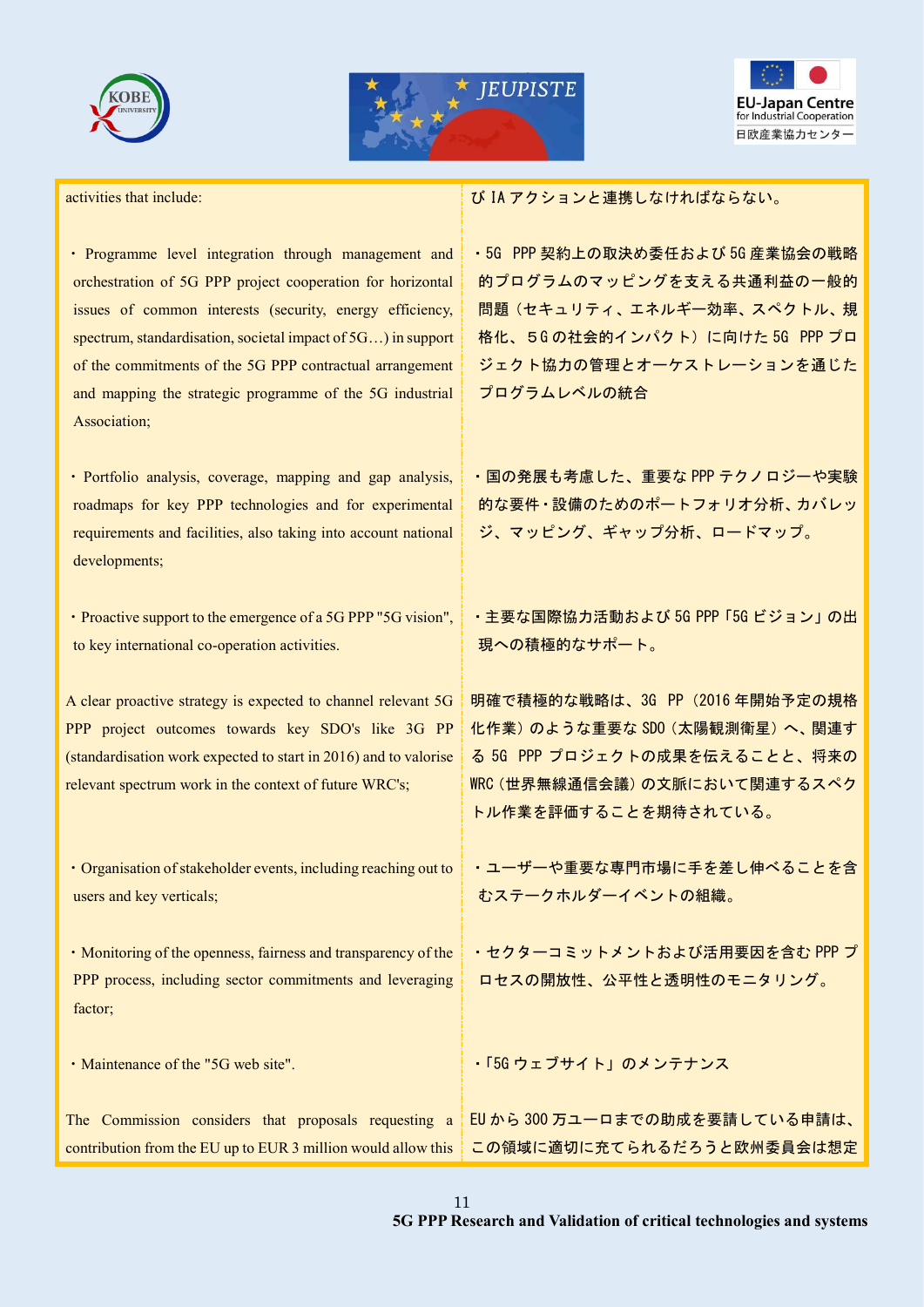





area to be addressed appropriately.

Nonetheless, this does not preclude submission and selection of proposals requesting other amounts.

## **Expected Impact:**

#### **a. Research and Innovation Actions**

・ Overarching impact: 40% of the world communication infrastructure market for EU headquartered companies;

・Demonstrated progress towards core 5G PPP KPI's: 1000x capacity, 1ms latency, 90% energy savings, 10x battery lifetime, service creation in minutes, better/increased/ubiquitous coverage, 10 times to 100 times higher typical user data rate, 10 times lower energy consumption for low power Machine type communication, Lowered EMF levels compared to LTE solutions;

・ Novel business models through innovative sharing of network resources across multiple actors;

・Finer grained management of optical metro and core capacity and capacity increase by a factor of 100 (only for Strand 2);

・Optimised optical backhaul architectures and technologies (only for Strand 2);

・Ubiquitous 5G access including in low density areas (only for Strand 1 and 2);

・ Definition of 5G network architecture and of core technological components (only for Strand 1 and 3);

## している。

しかしこれは、別額を要求する申請の提出および選択を 排除するものではない。

# 期待されるインパクト:

a. 研究およびイノベーションアクション

・包括的影響:世界の通信インフラ市場の 40%が EU に 本社を置く企業のためのものとなる。

・コア 5G PPP KPI に向けた実証進捗状況:1000 倍容量、 1ms の待ち時間、90%のエネルギー節約、10 倍のバッテ リ寿命、分単位でのサービス創出、より良い/増大する /ユビキタスカバレッジ、10 倍から 100 倍のティピカ ルユーザデータレート、低電力マシン型通信における 10 倍低いエネルギー消費、LTE ソリューションに比べ て低減された EMF レベル;

・複数のアクターを介したネットワークリソースの革新 的な共有による新規ビジネスモデル。

・光学メトロとコア容量のよりきめ細かい管理と 100 倍 の容量増加(第 2 要素のみ)。

・最適化された光学バックホール・アーキテクチャとテ クノロジー(第 2 要素のみ);

・低密度領域に含むユビキタス 5G アクセス(第 1、第 2 要素のみ)

・5G ネットワークアーキテクチャとコア技術コンポーネ ントの定義(第 1、第 3 要素のみ)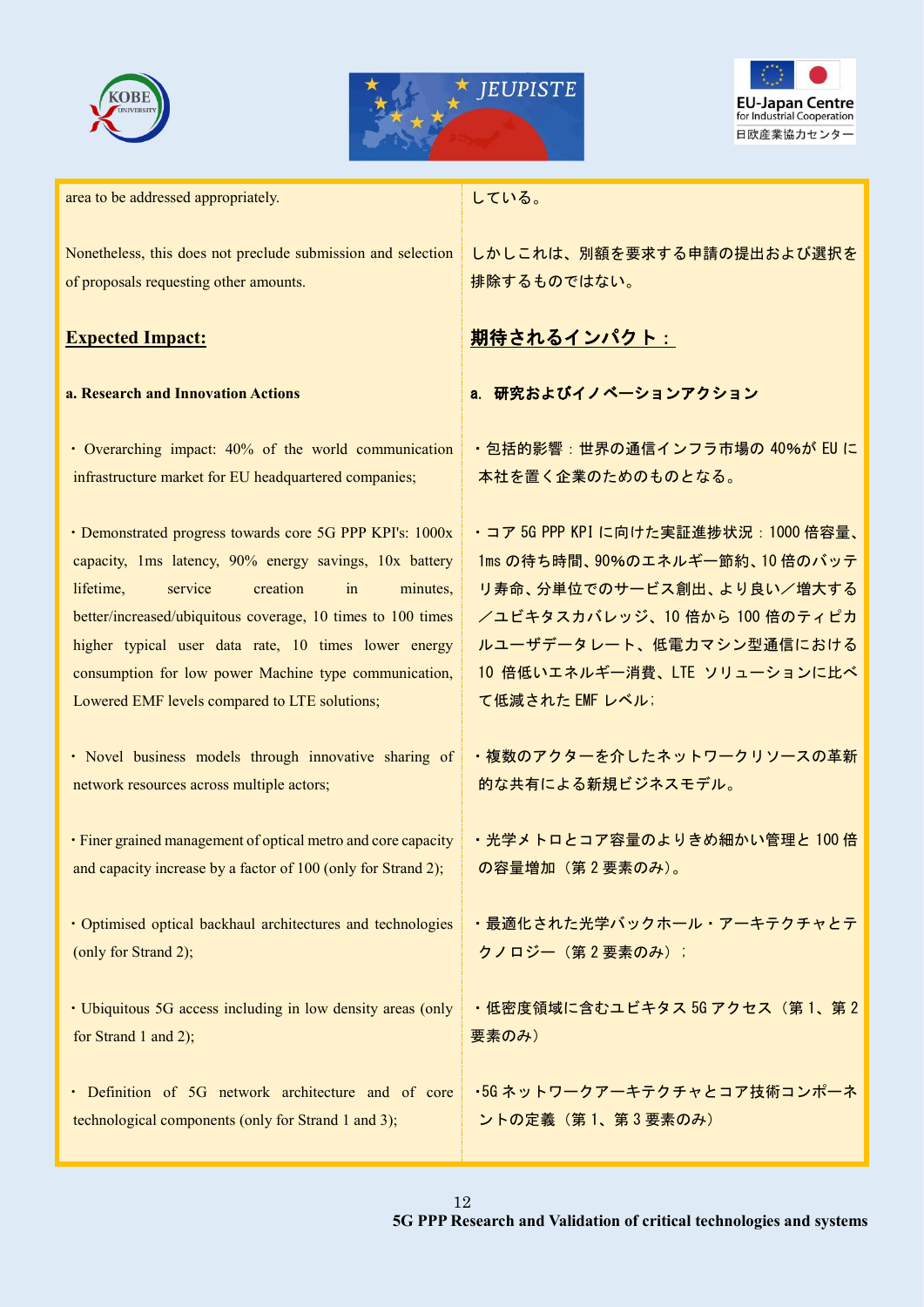





・Proactive contribution to the 3G PP standardisation activity on 5G, and to other standardisation activities, e.g. ONF, ETSI-NFV, IEEE; proactive contribution to the WRC 19 preparation for 5G spectrum.

・Proof-of-concept and demonstrators beyond phase one and validating core functionalities and KPI's in the context of specific use cases with verticals closely associated to the demonstrations and validation.

Indicative sectors include: automotive, connected cars; eHealth; video/TV broadcast; Energy management; very high density locations and events (only for Strand 1 and 3);

・Novel connectivity paradigms, beyond the Client server model and enabling massive edge network deployments (only for Strand 1 and 3);

・Network function implementation through generic IT servers (target) rather than on non-programmable specific firmware (today) (only for Strand 3);

・OS like capabilities to orchestrate network resources (only for Strand 3);

・ Trustworthy interoperability across multiple virtualised operational domains, networks and data centres;

・Solutions for the management of multi domain virtualised networks with coverage of security architectures based on industry characterised threat models.

・5G 上における 3G PP の規格化活動および ONF、ETSI-NFV、IEEE など他の規格化活動への積極的な貢献。5G ス ペクトルのための WRC19 準備への積極的な貢献。

・フェイズ 1 を超えた概念証明と証明者および、論証や 検証に密接に関連する専門市場での特定の使用ケース というコンテクストにおけるコア機能と KPI の検証。

指示するセクターは以下を含む:自動車、コネクテッド ガー、 e ヘルス、ビデオ/TV 放送、エネルギー管理、 非常に高密度の場所やイベント(第 1、第 3 要素のみ)。

・クライアントサーバモデルを超え、大規模なエッジネ ットワーク展開を可能にする新規接続のパラダイム(第 1、第 3 要素のみ)。

· プログラム化できない特定のファームウェア (現在) ではなく、一般的な IT サーバを介したネットワーク機 能の実装(ターゲット)(第 3 要素のみ)。

・ネットワークリソースを調整する性能のような OS(第 3 要素のみ)。

・複数の仮想化運用ドメイン、ネットワーク、データセ ンターをまたいだ信頼できる相互運用性。

・脅威モデルを特徴とする産業をベースとしたセキュリ ティアーキテクチャのカバレッジを持つマルチドメイン 仮想化ネットワークの管理のためのソリューション。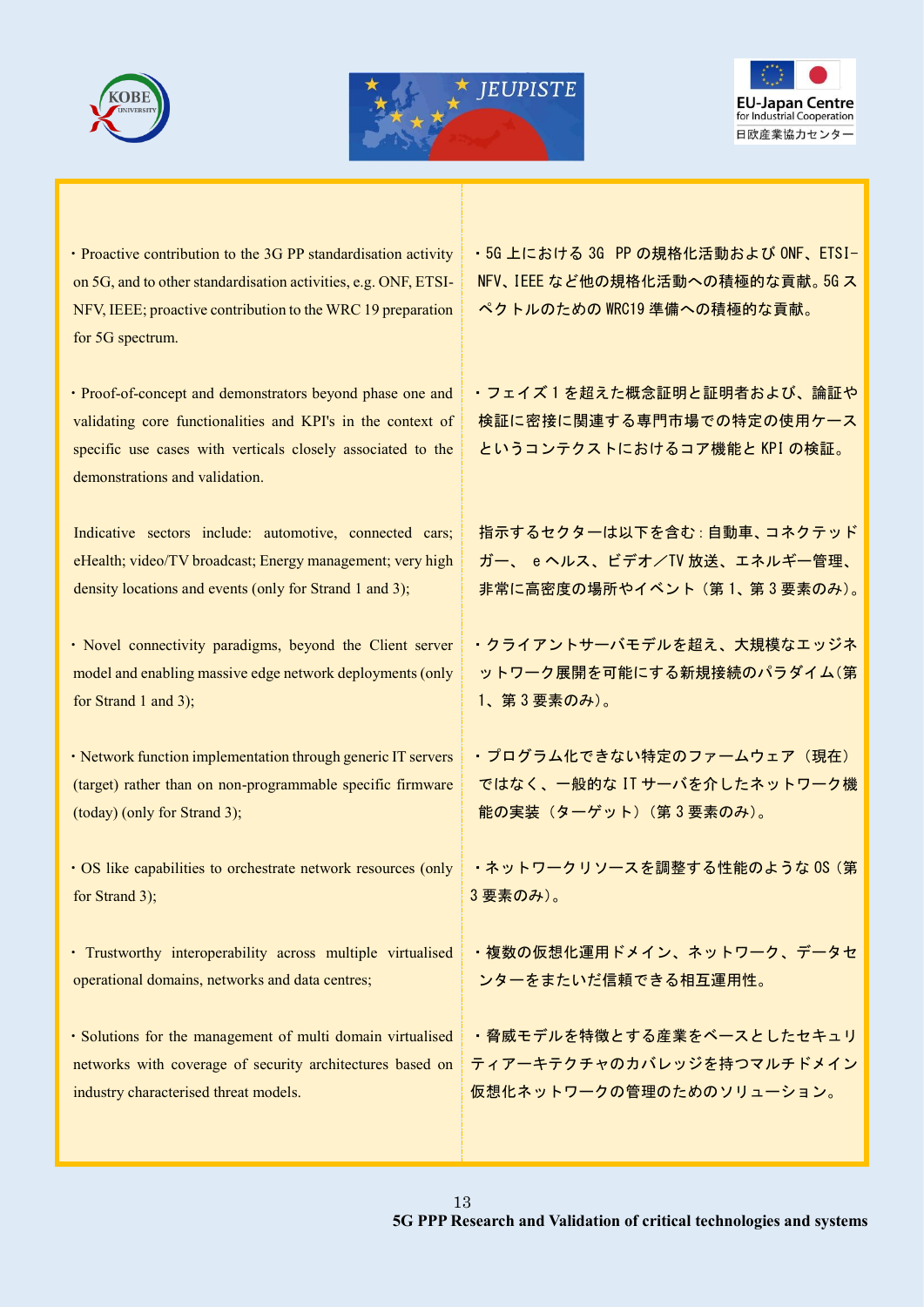





#### **b. Coordination and Support Actions**

・Maximised output and exploitation of 5G PPP project results in key domains (standardisation, spectrum) through managed projects cooperation on horizontal issues;

・Constituency building, stakeholder support, support to key international cooperation events; dissemination, support to core international cooperation activities, to relevant stakeholder events;

・Definition of future R&I actions through roadmapping.

#### **Topic conditions and documents**

Please read carefully all provisions below before the 応募準備の前に、以下の全規程を注意深く読むこと preparation of your application.

**1. List of countries and applicable rules for funding:** described in part A of the General Annexes of the General Work Programme.

http://ec.europa.eu/research/participants/data/ref/h2020/other/ wp/2016-2017/annexes/h2020-wp1617-annex-a-countriesrules\_en.pdf

Note also that a number of non-EU/non-Associated Countries that are not automatically eligible for funding have made specific provisions for making funding available for their participants in Horizon 2020 projects (follow the links to Australia, Brazil, Canada, China, Hongkong & Macau, India, Japan, Republic of Korea, Mexico, Russia, Taiwan).

b. 協力およびサポートアクション

・一般的な問題に対する管理プロジェクトの協力を通じ た重要な領域(規格化、スペクトル)における 5G PPP プ ロジェクト結果の最大出力と開発。

・顧客形成、ステークホルダー支援、重要な国際協力イ ベントへのサポート:普及宣伝、コア国際協力活動およ び関連するステークホルダーのイベントへのサポート。

・ロードマッピングを介した将来の研究およびイノベー ションアクションの定義。

# トピック条件および資料文書

1. 資金提供可能な国名リストおよび適用されるルー ル:総合作業計画の総合添付書類パート A に記載

http://ec.europa.eu/research/participants/data/ref /h2020/other/wp/2016-2017/annexes/h2020-wp1617 annex-a-countries-rules\_en.pdf

資金を受ける資格を自動的にもたない多数の非 EU/非 関連国は、その国々の Horizon2020 プロジェクト参加者 が利用可能な資金調達を行うための具体的な規定を作っ ていることにも注意すること(オーストラリア、ブラジ ル、カナダ、中国、香港、マカオ、インド、日本、韓国、 メキシコ、ロシア、台湾のリンクを参照)。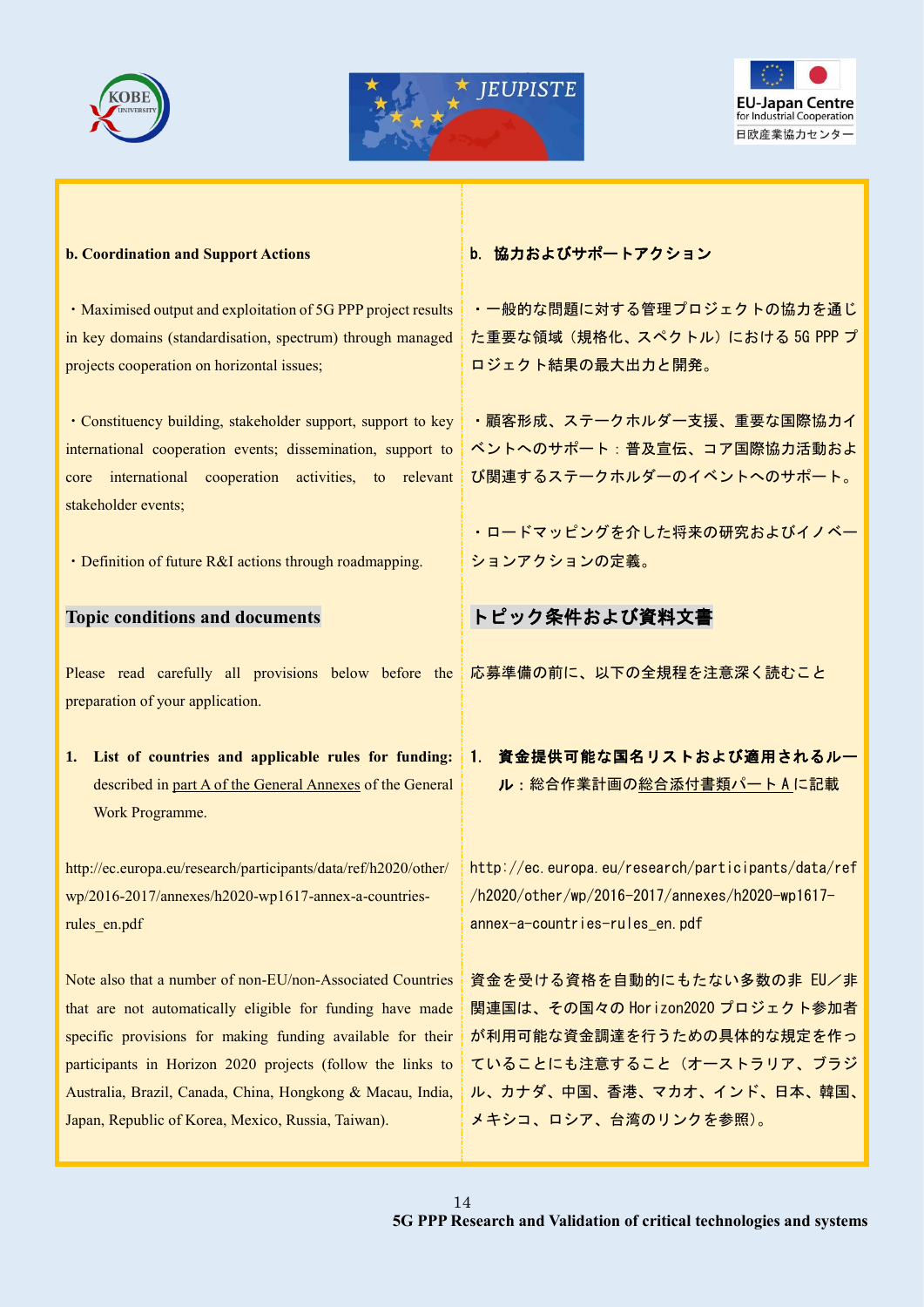





part B and C of the General Annexes of the General Work Programme

#### Part B

http://ec.europa.eu/research/participants/data/ref/h2020/other/ wp/2016\_2017/annexes/h2020-wp1617-annex-b-adm\_en.pdf

#### Part C

http://ec.europa.eu/research/participants/data/ref/h2020/other/ wp/2016\_2017/annexes/h2020-wp1617-annex-c-elig\_en.pdf

**Proposal page limits and layout:** Please refer to Part B of the standard proposal template.

#### **3. Evaluation**

**3.1 Evaluation criteria and procedure, scoring and threshold:** described in part H of the General Annexes of the General Work Programme

http://ec.europa.eu/research/participants/data/ref/h2020/other/ wp/2016\_2017/annexes/h2020-wp1617-annex-hesacrit\_en.pdf

**3.2 Submission and evaluation process:** Guide to the submission and evaluation process http://ec.europa.eu/research/participants/data/ref/h2020/grants manual/pse/h2020-guide-pse en.pdf

**2. Eligibility and admissibility conditions:** described in 2. 資金提供を受ける適格性に関する条件:総合作業計 画の総合添付書類パート B およびパート C に記載

## $\lambda^2 - F B$

http://ec.europa.eu/research/participants/data/ref /h2020/other/wp/2016\_2017/annexes/h2020-wp1617 annex-b-adm\_en.pdf

## $\lambda^2 - F_0$

http://ec.europa.eu/research/participants/data/ref /h2020/other/wp/2016\_2017/annexes/h2020-wp1617 annex-c-elig\_en.pdf

申請書のページ数上限およびレイアウト:一般申請書テ ンプレートのパート B を参照のこと

#### 3. 評価

3.1 評価基準および手順、得点づけおよび出発点:総 合ワークプログラムの総合添付書類パートHに記載

http://ec.europa.eu/research/participants/data/ref /h2020/other/wp/2016\_2017/annexes/h2020-wp1617 annex-h-esacrit\_en.pdf

3.2. 提出および評価プロセス: 提出および評価プロセ <u>スガイド</u>を参照。

http://ec.europa.eu/research/participants/data/ref /h2020/grants\_manual/pse/h2020-guide-pse\_en.pdf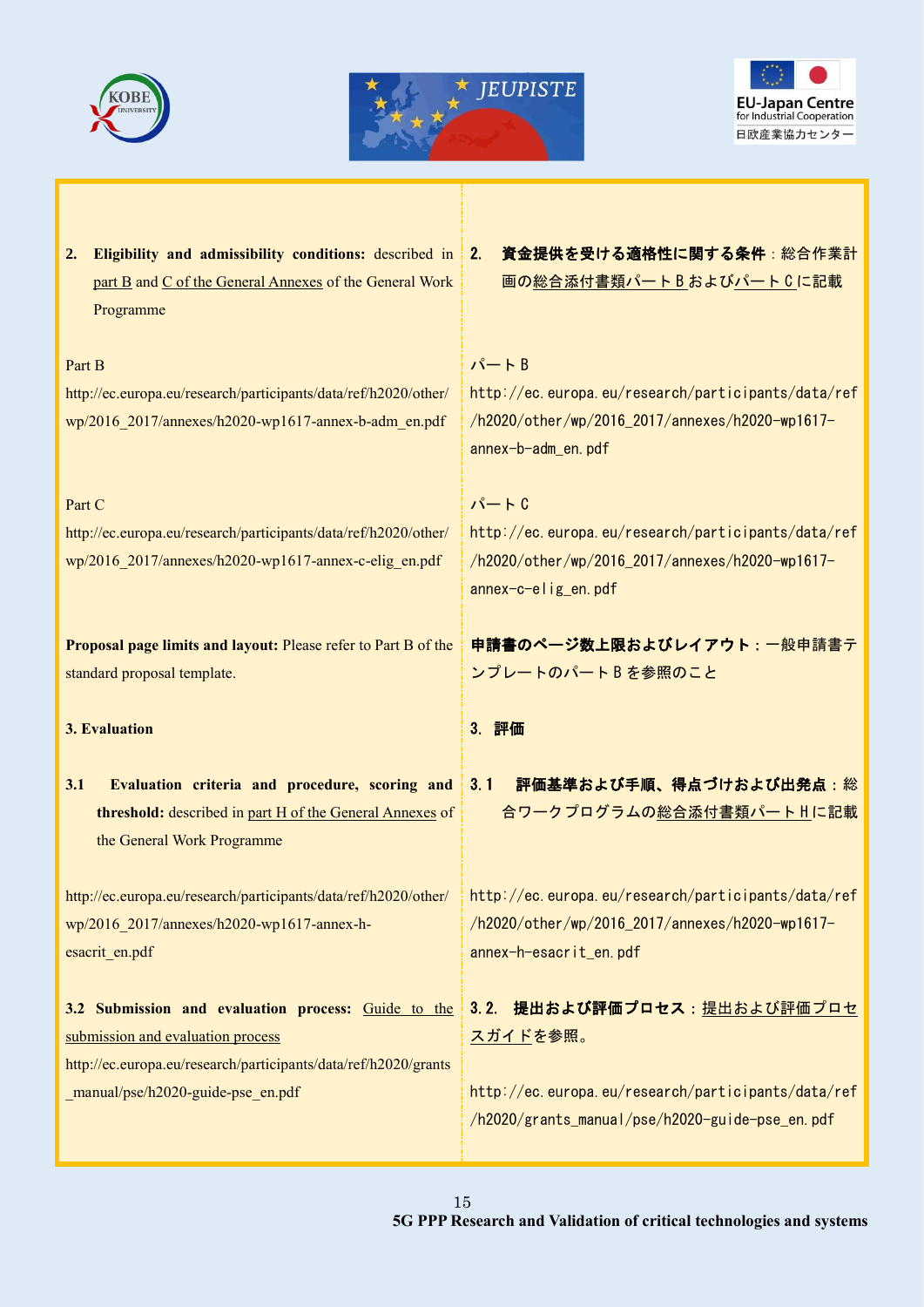





#### **4. Indicative timetable for evaluation and grant agreement:**

Information on the outcome of **single-stage** evaluation: maximum 5 months from the deadline for submission.

Signature of grant agreements: maximum 8 months from the deadline for submission.

**5. Provisions, proposal templates and evaluation forms for the type(s) of action(s) under this topic:** 

#### Research and Innovation Action:

Specific provisions and funding rates http://ec.europa.eu/research/participants/data/ref/h2020/other/ wp/2016\_2017/annexes/h2020-wp1617-annex-d-ria\_en.pdf

Specific proposal template http://ec.europa.eu/research/participants/data/ref/h2020/other/ call\_ptef/pt/h2020-call-pt-infra-ria-infraia-2016-17\_en.pdf

Specific evaluation form http://ec.europa.eu/research/participants/data/ref/h2020/other/ call\_ptef/ef/h2020-call-ef-infra-ria-infraia-2016-17\_en.pdf

H2020 General MGA -Multi-Beneficiary http://ec.europa.eu/research/participants/data/ref/h2020/mga/g ga/h2020-mga-gga-multi\_en.pdf

4. 評価と助成金協定に関する指示タイムテーブル:

単一ステージの評価結果に関する情報:提出期限から最 大 5 ヶ月

助成金協定の署名:提出期限から最大 8 ヶ月

# 5. 規定、申請書テンプレート、このトピックのアクショ ンタイプ用評価フォーム

研究およびイノベーションアクション

個別規定および資金提供レート http://ec.europa.eu/research/participants/data/ref /h2020/other/wp/2016\_2017/annexes/h2020-wp1617 annex-d-ria\_en.pdf

中請書個別テンプレート http://ec.europa.eu/research/participants/data/ref /h2020/other/call\_ptef/pt/h2020-call-pt-infra-riainfraia-2016-17\_en.pdf

個別評価フォーム http://ec.europa.eu/research/participants/data/ref /h2020/other/call\_ptef/ef/h2020-call-ef-infra-riainfraia-2016-17\_en.pdf

Horizon2020 総合 MGA (助成金協定モデル)-マルチ受益 http://ec.europa.eu/research/participants/data/ref /h2020/mga/gga/h2020-mga-gga-multi\_en.pdf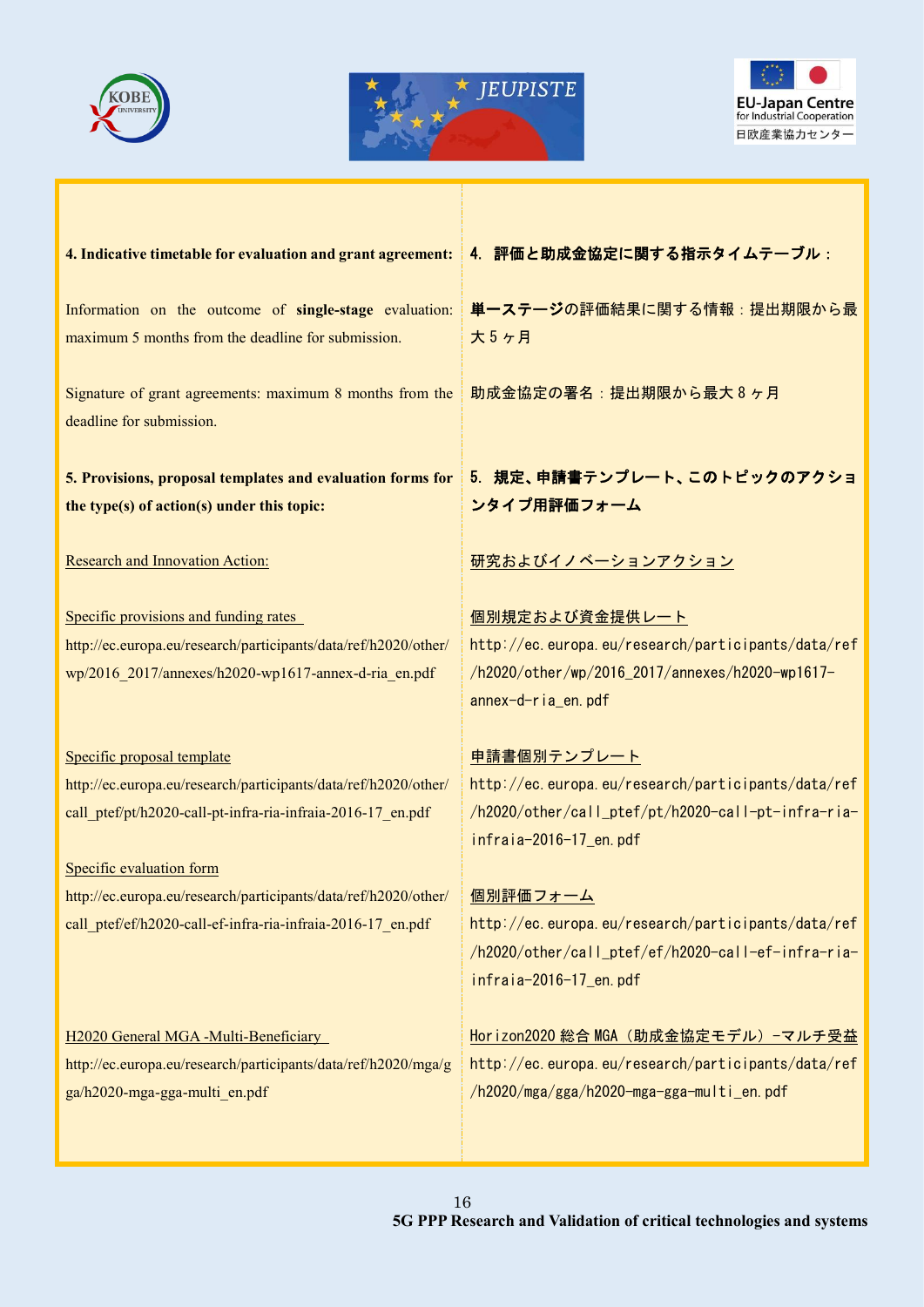





Annotated Grant Agreement http://ec.europa.eu/research/participants/data/ref/h2020/grants \_manual/amga/h2020-amga\_en.pdf

Coordination and Support Action:

Specific provisions and funding rates http://ec.europa.eu/research/participants/data/ref/h2020/other/ wp/2016\_2017/annexes/h2020-wp1617-annex-d-csa\_en.pdf

Specific proposal template http://ec.europa.eu/research/participants/data/ref/h2020/call\_p tef/pt/2016-2017/h2020-call-pt-csa-2016-17\_en.pdf

Specific evaluation form http://ec.europa.eu/research/participants/data/ref/h2020/call\_p tef/ef/2016-2017/h2020-call-ef-ria-ia-csa-2016-17\_en.pdf

H2020 General MGA -Multi-Beneficiary http://ec.europa.eu/research/participants/data/ref/h2020/mga/g ga/h2020-mga-gga-multi\_en.pdf

Annotated Grant Agreement http://ec.europa.eu/research/participants/data/ref/h2020/grants \_manual/amga/h2020-amga\_en.pdf

**6. Additional provisions:**

Horizon 2020 budget flexibility http://ec.europa.eu/research/participants/data/ref/h2020/other/

## 注釈付き助成金協定

http://ec.europa.eu/research/participants/data/ref /h2020/grants\_manual/amga/h2020-amga\_en.pdf

コーディネートおよびサポートアクション

個別規定および資金提供レート http://ec.europa.eu/research/participants/data/ref /h2020/other/wp/2016\_2017/annexes/h2020-wp1617 annex-d-csa\_en.pdf

申請書個別テンプレート http://ec.europa.eu/research/participants/data/ref /h2020/call\_ptef/pt/2016-2017/h2020-call-pt-csa-2016-17\_en.pdf

個別評価フォーム http://ec.europa.eu/research/participants/data/ref /h2020/call\_ptef/ef/2016-2017/h2020-call-ef-riaia-csa-2016-17\_en.pdf

Horizon2020 総合 MGA (助成金協定モデル)-マルチ受益 http://ec.europa.eu/research/participants/data/ref /h2020/mga/gga/h2020-mga-gga-multi\_en.pdf

注釈付き助成金協定 http://ec.europa.eu/research/participants/data/ref /h2020/grants\_manual/amga/h2020-amga\_en.pdf

6. 追加規定:

Horizon2020 予算の柔軟性 http://ec.europa.eu/research/participants/data/ref

17 **5G PPP Research and Validation of critical technologies and systems**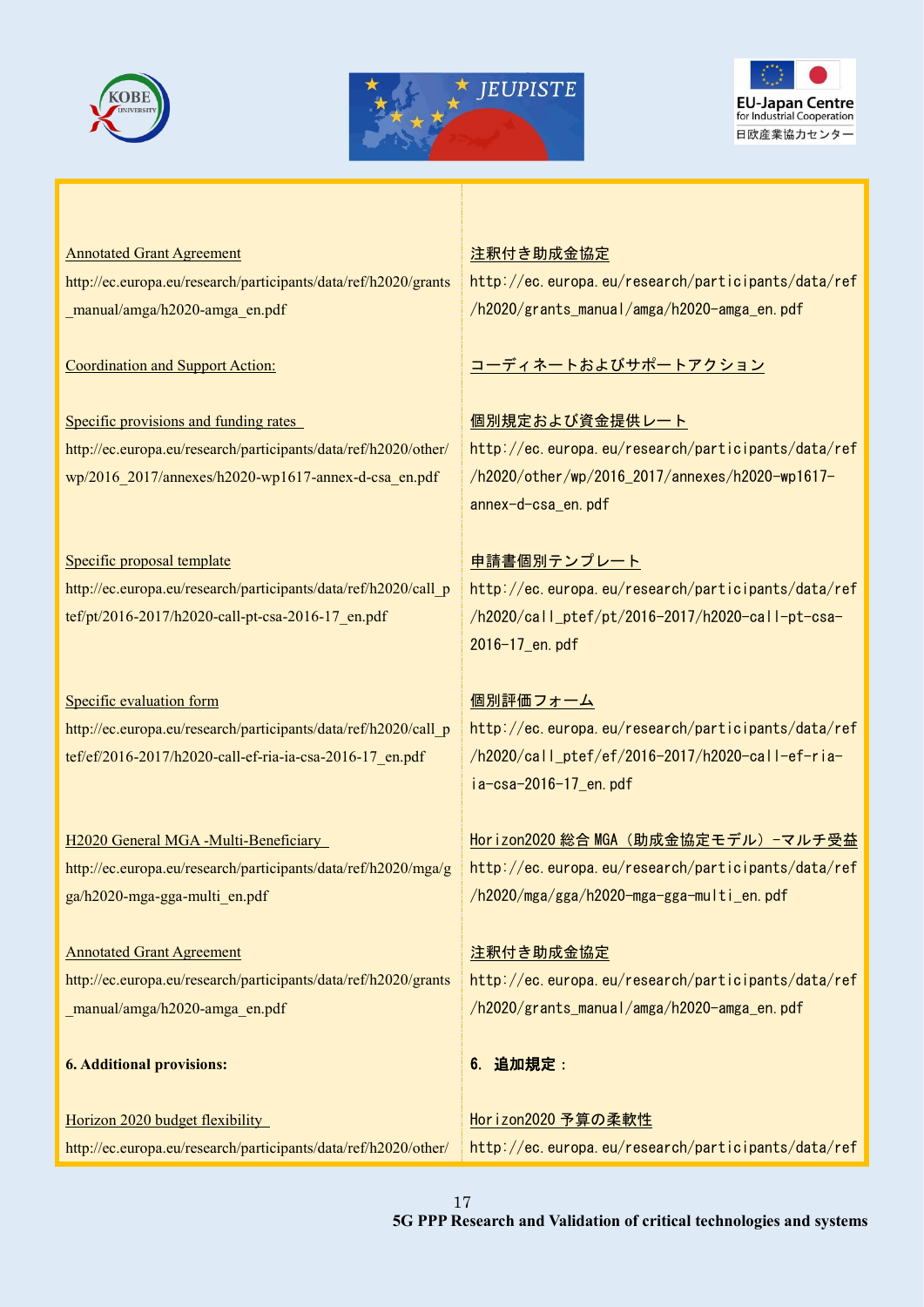





wp/2016\_2017/annexes/h2020-wp1617-annex-ibudgflex\_en.pdf

#### Classified information

http://ec.europa.eu/research/participants/data/ref/h2020/other/ wp/2016\_2017/annexes/h2020-wp1617-annex-jclassinfo\_en.pdf

# **7. Open access must be granted to all scientific publications resulting from Horizon 2020 actions, and proposals must refer to measures envisaged.**

Where relevant, proposals should also provide information on how the participants will manage the research data generated and/or collected during the project, such as details on what types of data the project will generate, whether and how this data will be exploited or made accessible for verification and re-use, and how it will be curated and preserved.

This topic participates per default in the **open access to research data pilot** which aims to improve and maximise access to and re-use of research data generated by projects:

・The pilot applies to the data needed to validate the results presented in scientific publications.

Additionally, projects can choose to make other data available for open access and need to describe their approach in a Data Management Plan (to be provided within six months after the project start).

・Note that the evaluation phase proposals will not be evaluated more favourably because they are part of the Pilot, and will not be penalised for opting out of the Pilot.

/h2020/other/wp/2016\_2017/annexes/h2020-wp1617 annex-i-budgflex\_en.pdf

## 機密情報

http://ec.europa.eu/research/participants/data/ref /h2020/other/wp/2016\_2017/annexes/h2020-wp1617 annex-j-classinfo\_en.pdf

# 7. オープンアクセスは、Horizon2020 アクションから生 まれたすべての学術出版物に保障され、申請書は想定 される方法に言及しなければならない。

該当する場合、申請書は、参加者がプロジェクト期間内 に生成し収集した研究データ、例えばどのようなタイプ のデータがプロジェクトで生成され、それをどう発展さ せ、立証や再利用のためにアクセシブルにするか、また それをどう精選し保存するかといった詳細を取り扱う方 法についての情報も提供する必要がある。

このトピックは、デフォルトごとに、プロジェクトによ って出てきた研究データへのアクセスおよび再利用をレ くルアップさせ、最大限に評価することを目的とした研 究データパイロットへのオープンアクセスに参加する。

・パイロットは、学術出版物に出された結果を検証する ために必要なデータに適用される。

また、プロジェクトはオープンアクセスに利用できる他 のデータ作成を選択でき、データ管理計画において(プ ロジェクト開始後 6 ヶ月以内に提供されるように)それ らのアプローチを記述する必要がある。

・評価中の申請書は、彼らがパイロットの一部であるか らといってより好意的に評価されることはなく、またパ イロットからの離脱を理由に罰せられることはないこ とに注意すること。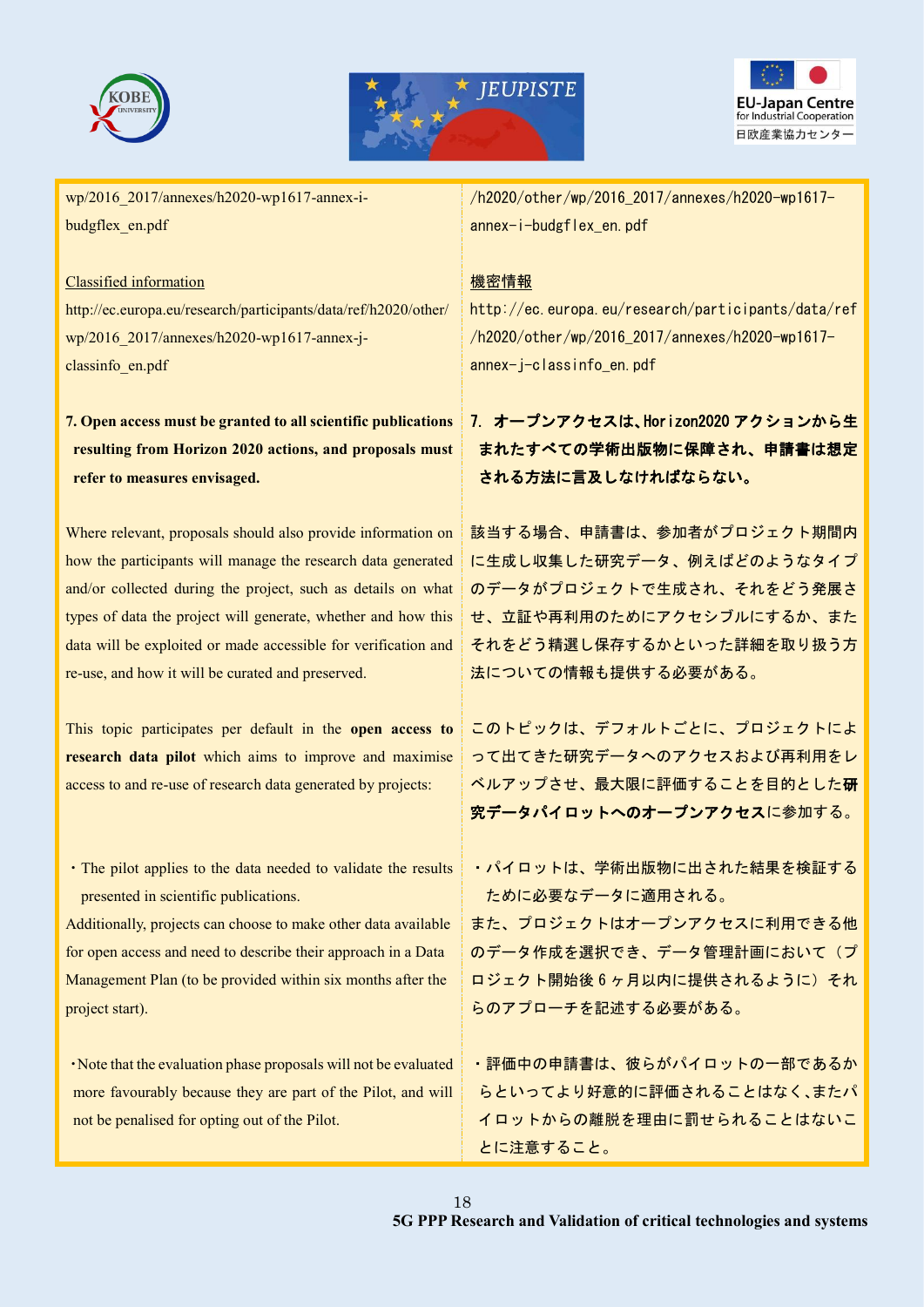





・Projects can at any stage opt-out of the pilot.

The legal requirements for projects participating in this pilot are in the article 29.3 of the Model Grant Agreement.

http://ec.europa.eu/research/participants/data/ref/h2020/mga/g ga/h2020-mga-gga-multi\_en.pdf#page=66

Further information on the Open Research Data Pilot is made available in the H2020 Online Manual.

http://ec.europa.eu/research/participants/docs/h2020-fundingguide/cross-cutting-issues/open-access-dissemination\_en.htm

#### **8. Additional Documents:**

H2020 Work Programme 2016-17: Introduction http://ec.europa.eu/research/participants/data/ref/h2020/wp/20 16\_2017/main/h2020-wp1617-intro\_en.pdf

H2020 Work Programme 2016-17: Introduction to Leadership in enabling and industrial technologies (LEITs) http://ec.europa.eu/research/participants/data/ref/h2020/wp/20 16\_2017/main/h2020-wp1617-leit\_en.pdf

H2020 Work Programme 2016-17: Information and communication technologies (ICT) http://ec.europa.eu/research/participants/data/ref/h2020/wp/20 16\_2017/main/h2020-wp1617-leit-ict\_en.pdf

・プロジェクトは、パイロットのどの段階でも離脱する ことができる。

このパイロットに参加するプロジェクトの法的要件は、 モデルグラント契約第 29 条 3 項にある。

http://ec.europa.eu/research/participants/data/ref /h2020/mga/gga/h2020-mga-gga-multi\_en.pdf#page=66

オープンリサーチデータパイロットに関する詳しい情報 は Horizon2020 オンラインマニュアルにて参照可。

http://ec.europa.eu/research/participants/docs/h20 20-funding-guide/cross-cutting-issues/open-accessdissemination\_en.htm

# 8. 追加資料

Horizon2020 ワークプログラム 2016-17:イントロダクシ ョン http://ec.europa.eu/research/participants/data/ref /h2020/wp/2016\_2017/main/h2020-wp1617-intro\_en.pdf Horizon2020 ワークプログラム 2016-17:有効なリーダー シップおよび産業技術(LEITs)へのイントロダクション http://ec.europa.eu/research/participants/data/ref /h2020/wp/2016\_2017/main/h2020-wp1617-leit\_en.pdf

Horizon2020 ワークプログラム 2016-17:情報通信技術 (ICT) http://ec.europa.eu/research/participants/data/ref /h2020/wp/2016\_2017/main/h2020-wp1617-leitict\_en.pdf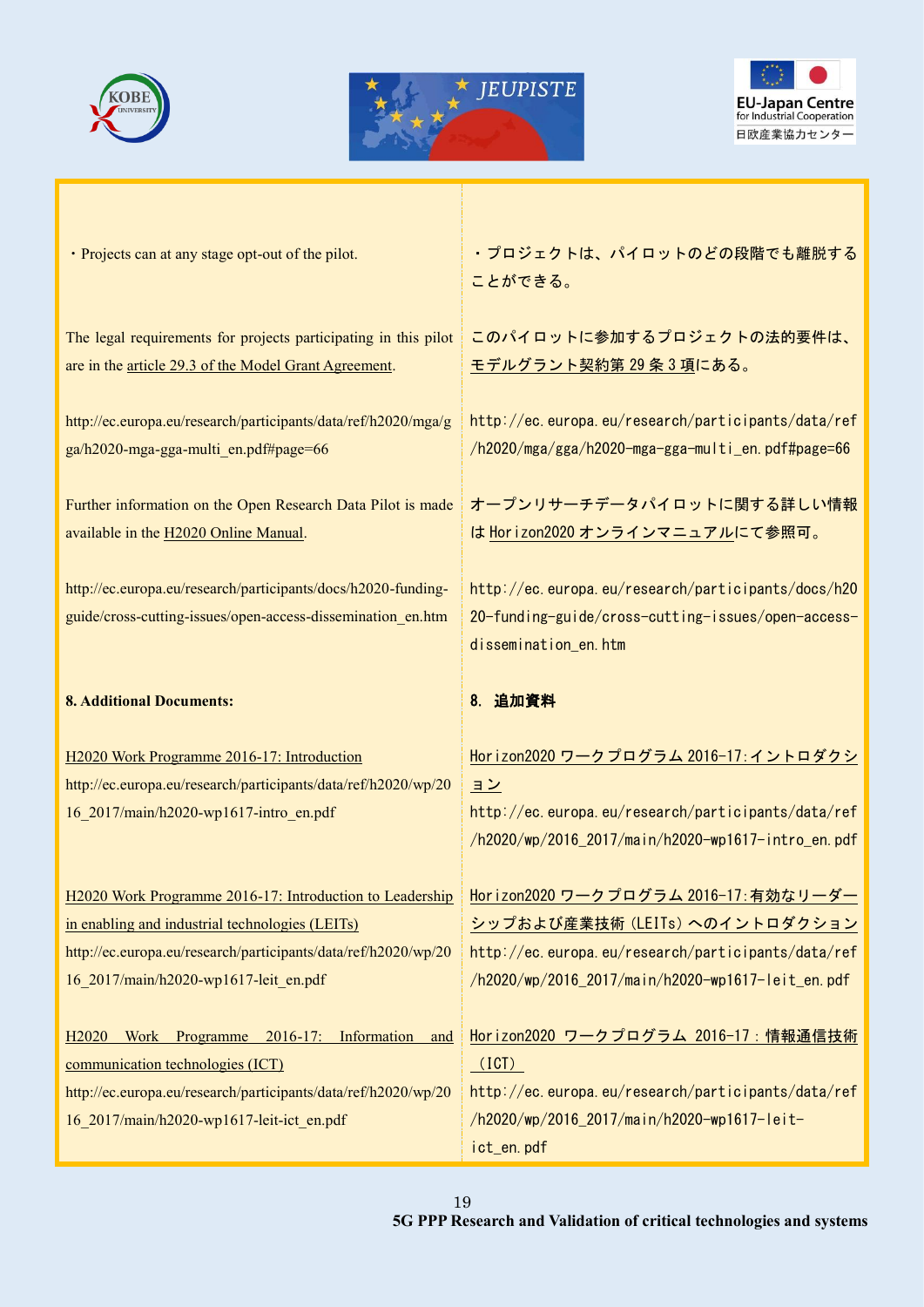





H2020 Work Programme 2016-17: Dissemination, Exploitation and Evaluation http://ec.europa.eu/research/participants/data/ref/h2020/wp/20 16\_2017/main/h2020-wp1617-comm-diss\_en.pdf

H2020 Work Programme 2016-17: General Annexes http://ec.europa.eu/research/participants/data/ref/h2020/other/ wp/2016-2017/annexes/h2020-wp1617-annex-ga\_en.pdf

Legal basis: Horizon 2020 - Regulation of Establishment http://ec.europa.eu/research/participants/data/ref/h2020/legal\_ basis/fp/h2020-eu-establact\_en.pdf

Legal basis: Horizon 2020 Rules for Participation http://ec.europa.eu/research/participants/data/ref/h2020/legal\_ basis/rules\_participation/h2020-rules-participation\_en.pdf

Legal basis: Horizon 2020 Specific Programme http://ec.europa.eu/research/participants/data/ref/h2020/legal\_ basis/sp/h2020-sp\_en.pdf

# **Submission Service**

To access the Electronic Submission Service of the topic, please select the type of action that is most relevant to your proposal from the list below and click on the 'Start Submission' button.

You will then be asked to confirm your choice of the type of action and topic, as these cannot be changed in the submission

# Horizon2020 ワークプログラム 2016-17:普及、開発、評 価

http://ec.europa.eu/research/participants/data/ref /h2020/wp/2016\_2017/main/h2020-wp1617-commdiss\_en.pdf

Horizon2020 ワークプログラム 2016-17:総合添付書類 http://ec.europa.eu/research/participants/data/ref /h2020/other/wp/2016-2017/annexes/h2020-wp1617 annex-ga\_en.pdf

# 法的根拠:Horizon2020 - 設立規定 http://ec.europa.eu/research/participants/data/ref /h2020/legal\_basis/fp/h2020-eu-establact\_en.pdf

法的根拠:Horizon2020 参加ルール http://ec.europa.eu/research/participants/data/ref /h2020/legal\_basis/rules\_participation/h2020 rules-participation\_en.pdf

法的根拠:Horizon2020 具体的プログラム http://ec.europa.eu/research/participants/data/ref /h2020/legal\_basis/sp/h2020-sp\_en.pdf

# 提出サービス

電子提出サービスにアクセスするには、以下のリストか ら希望の申請に最も近いアクションタイプを選択し、「提 出開始」ボタンをクリック。

次に、アクションタイプおよびトピックの選択の確認を 求められる。これらは提出システム内で変更できない。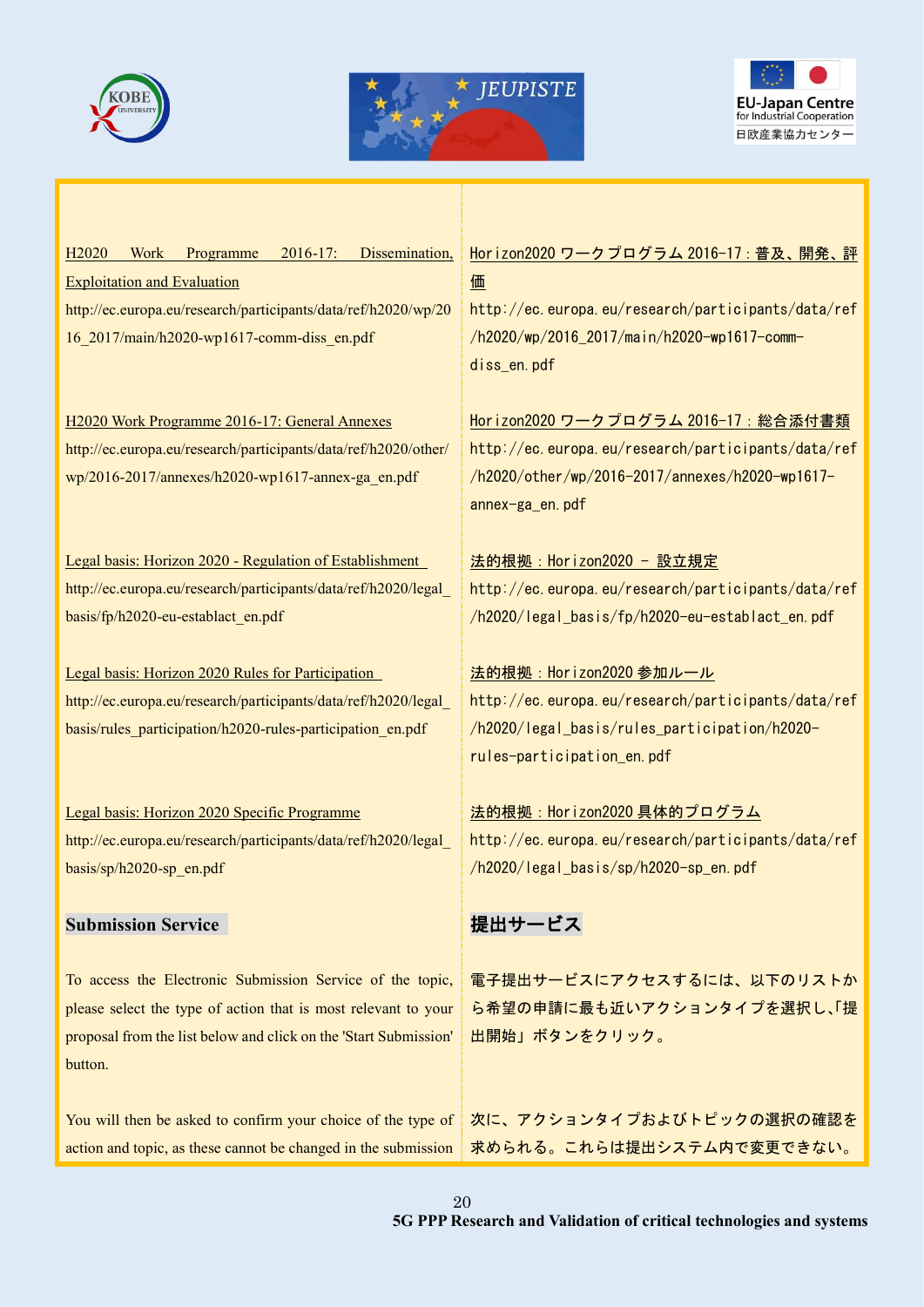





| system.                                                                                                                                                                                            |                                                                                                                                                  |
|----------------------------------------------------------------------------------------------------------------------------------------------------------------------------------------------------|--------------------------------------------------------------------------------------------------------------------------------------------------|
| Upon confirmation you will be linked to the correct entry point.                                                                                                                                   | 確認後、正しいエントリーポイントにリンクされる。                                                                                                                         |
| To access existing draft proposals for this topic, please login to<br>the Participant Portal and select the My Proposals page of the<br>My Area section.                                           | このトピックの既存の申請草案にアクセスするには、参<br>加者ポータルにログインし、マイエリアセクションの自<br>身の申請書ページを選択する。                                                                         |
| Type of Action: Coordination & support action [CSA]                                                                                                                                                | アクションタイプ:コーディネートおよびサポートアク<br>ション (CSA)                                                                                                           |
| Topic:<br>5G PPP Research and Validation of critical technologies and<br>systems                                                                                                                   | トピック名:<br>重要技術およびシステムの 5G PPP 研究と検証                                                                                                              |
| Type of Action: Research & Innovation action [RIA]                                                                                                                                                 | アクションタイプ:研究およびイノベーションアクショ<br>ン (RIA)                                                                                                             |
| Topic:<br>5G PPP Research and Validation of critical technologies and<br>systems                                                                                                                   | トピック名:<br>重要技術およびシステムの 5G PPP 研究と検証                                                                                                              |
| Get support                                                                                                                                                                                        | サポートを受ける                                                                                                                                         |
| H2020 Online Manual your online guide on the procedures<br>from proposal submission to managing your grant.<br>http://ec.europa.eu/research/participants/portal4/desktop/en/fu<br>nding/guide.html | Horizon2020 オンラインマニュアル 申請書提出から助<br>成金管理までの手続きに関するオンラインガイド<br>http://ec.europa.eu/research/participants/portal4/<br>desktop/en/funding/guide.html |
| <b>Participant Portal FAQ</b> – Submission of proposals.<br>http://ec.europa.eu/research/participants/portal/desktop/en/sup<br>port/faq.html                                                       | 参加者ポータル FAQ -- 申請書の提出<br>http://ec.europa.eu/research/participants/portal/d<br>esktop/en/support/faq.html                                        |
| <b>National Contact Points (NCP)</b> - contact your NCP for further<br>assistance.                                                                                                                 | <u>ナショナルコンタクトポイント (NCP)</u> ——支援を受ける<br>ための NCP コンタクト                                                                                            |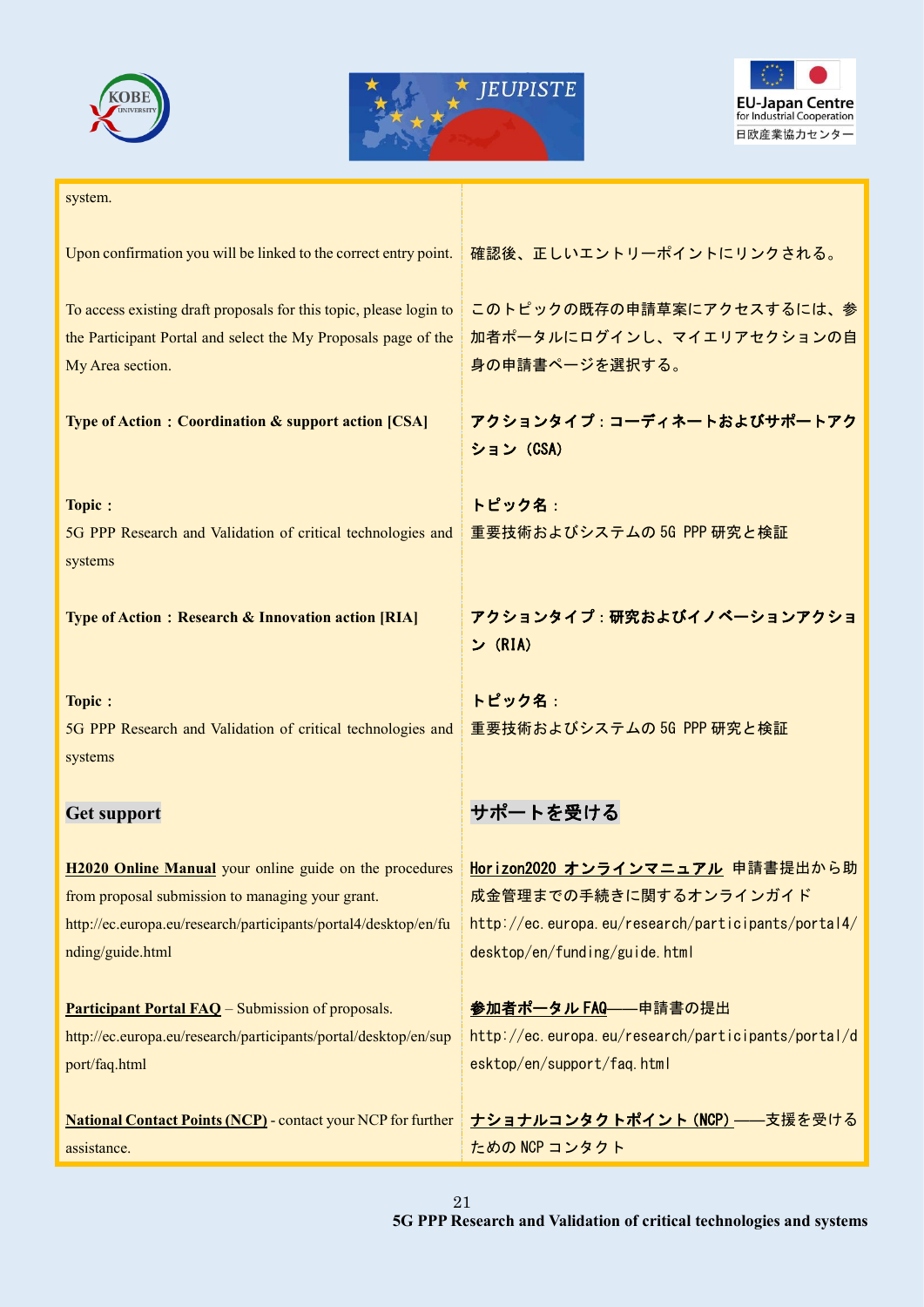





http://ec.europa.eu/research/participants/portal4/desktop/en/su pport/national\_contact\_points.html

**Research Enquiry Service** – ask questions about any aspect of European research in general and the EU Research Framework Programmes in particular.

http://ec.europa.eu/research/index.cfm?lg=en&pg=enquiries

**Enterprise Europe Network** – contact your EEN national contact for advice to businesses with special focus on SMEs. The support includes guidance on the EU research funding. http://een.ec.europa.eu/

**IT Helpdesk**- contact the Participant Portal IT helpdesk for questions such as forgotten passwords, access rights and roles, technical aspects of submission of proposals, etc. http://ec.europa.eu/research/participants/api/contact/index.htm

**Ethics** – for compliance with ethical issues, see the Participant Portal and Science and Society Portal

Participant Portal

l

http://ec.europa.eu/research/participants/docs/h2020-fundingguide/cross-cutting-issues/ethics\_en.htm

Science and Society Portal

http://ec.europa.eu/research/swafs/index.cfm?pg=policy&lib= ethics

**European IPR Helpdesk** assists you on intellectual property issues

http://www.iprhelpdesk.eu/

**CEN** and **CENELEC**, the European Standards Organisations,

http://ec.europa.eu/research/participants/portal4/ desktop/en/support/national\_contact\_points.html

研究問い合わせサービス ―― 一般的には欧州の研究 のあらゆる側面についての質問、特に EU 研究フレーム ワークプログラムに関する質問 http://ec.europa.eu/research/index.cfm?lg=en&pg=en quiries

エンタープライズヨーロッパネットワーク――中小企 業に特に焦点を当ててビジネスへのアドバイスを行う機 関。EU 研究助成金のガイダンスサポートも行う。 http://een.ec.europa.eu/

IT ヘルプデスク――パスワードを忘れた場合や、アクセ ス権、役割分担、申請書提出におけるテクニカルサポー トといった質問は IT ヘルプデスク参加者ポータルへ。 http://ec.europa.eu/research/participants/api/cont act/index.html

研究倫理――倫理問題に関するコンプライアンスに関 しては、参加者ポータルおよび科学社会ポータルを参照。 参加者ポータル http://ec.europa.eu/research/participants/docs/h20 20-funding-guide/cross-cuttingissues/ethics\_en.htm 科学社会ポータル http://ec.europa.eu/research/swafs/index.cfm?pg=po licy&lib=ethics 欧州知的財産権(IPR)ヘルプデスク は知的財産問題の

支援を行う。 http://www.iprhelpdesk.eu/

欧州規格団体 CEN および CENELEC では、プロジェクト申

22 **5G PPP Research and Validation of critical technologies and systems**